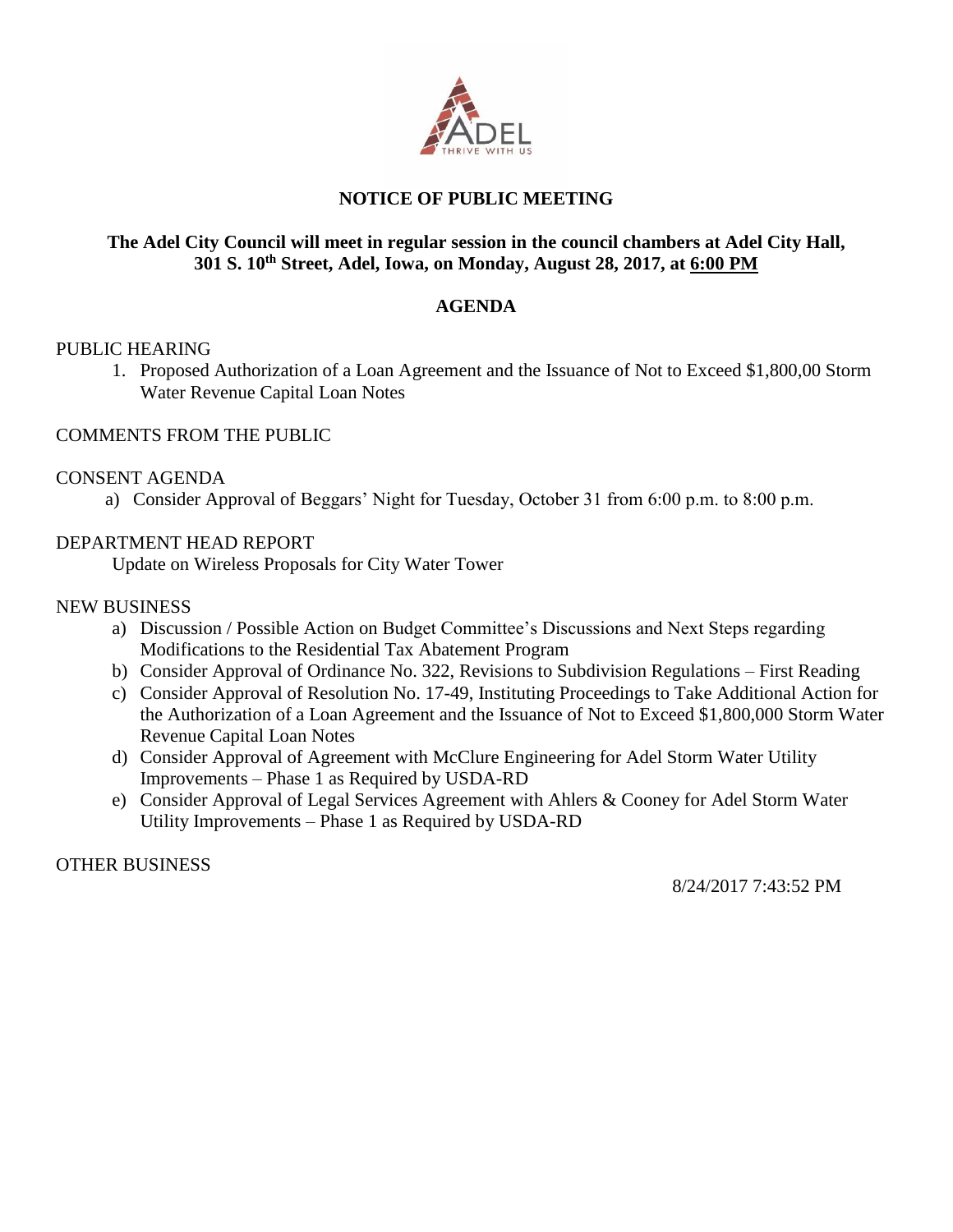

## **NOTICE OF PUBLIC MEETING**

## **The Adel City Council will meet in regular session in the council chambers at Adel City Hall, 301 S. 10th Street, Adel, Iowa, on Monday, August 28, 2017, at 6:00 PM**

## **AGENDA**

### PUBLIC HEARING

1. Proposed Authorization of a Loan Agreement and the Issuance of Not to Exceed \$1,800,00 Storm Water Revenue Capital Loan Notes

This public hearing, which is part of the proceedings for the upcoming storm water projects, was set at the July 24 council meeting. As of Thursday, August 24, no written or oral comments have been received.

### COMMENTS FROM THE PUBLIC

## CONSENT AGENDA

a) Consider Approval of Beggars' Night for Tuesday, October 31 from 6:00 p.m. to 8:00 p.m.

#### DEPARTMENT HEAD REPORT

Update on Wireless Proposals for City Water Tower

At its June 13 meeting, the Adel City Council directed City staff and McClure Engineering, the City's engineering firm, to work toward an agreement with two entities interested in providing wireless services from the City's south water tower. McClure has been reviewing the separate proposals from Minburn Communications and Todd Chapman as well as existing agreements that the City has with three other wireless providers operating on the City's north and south water towers.

McClure has determined that a structural analysis will not be necessary given the details of the two proposals. City staff will continue to work with McClure on its review of the proposals and the existing agreements. In particular, McClure has advised that the parameters of any new agreements, including the lease terms and liability of removing equipment from the water tower, be carefully considered in comparison with existing agreements.

#### NEW BUSINESS

a) Discussion / Possible Action on Budget Committee's Discussions and Next Steps regarding Modifications to the Residential Tax Abatement Program

The City's Budget Committee, which was tasked with discussing modification proposals to the City's residential tax abatement program, will report to the full council on the two meetings the committee held this month. The committee has discussed several proposals and suggested that the full council determine the next steps in the process. If the council coalesces around a particular proposal, City staff will work with Attorney Nathan Overberg at Ahlers & Cooney to draft proceedings.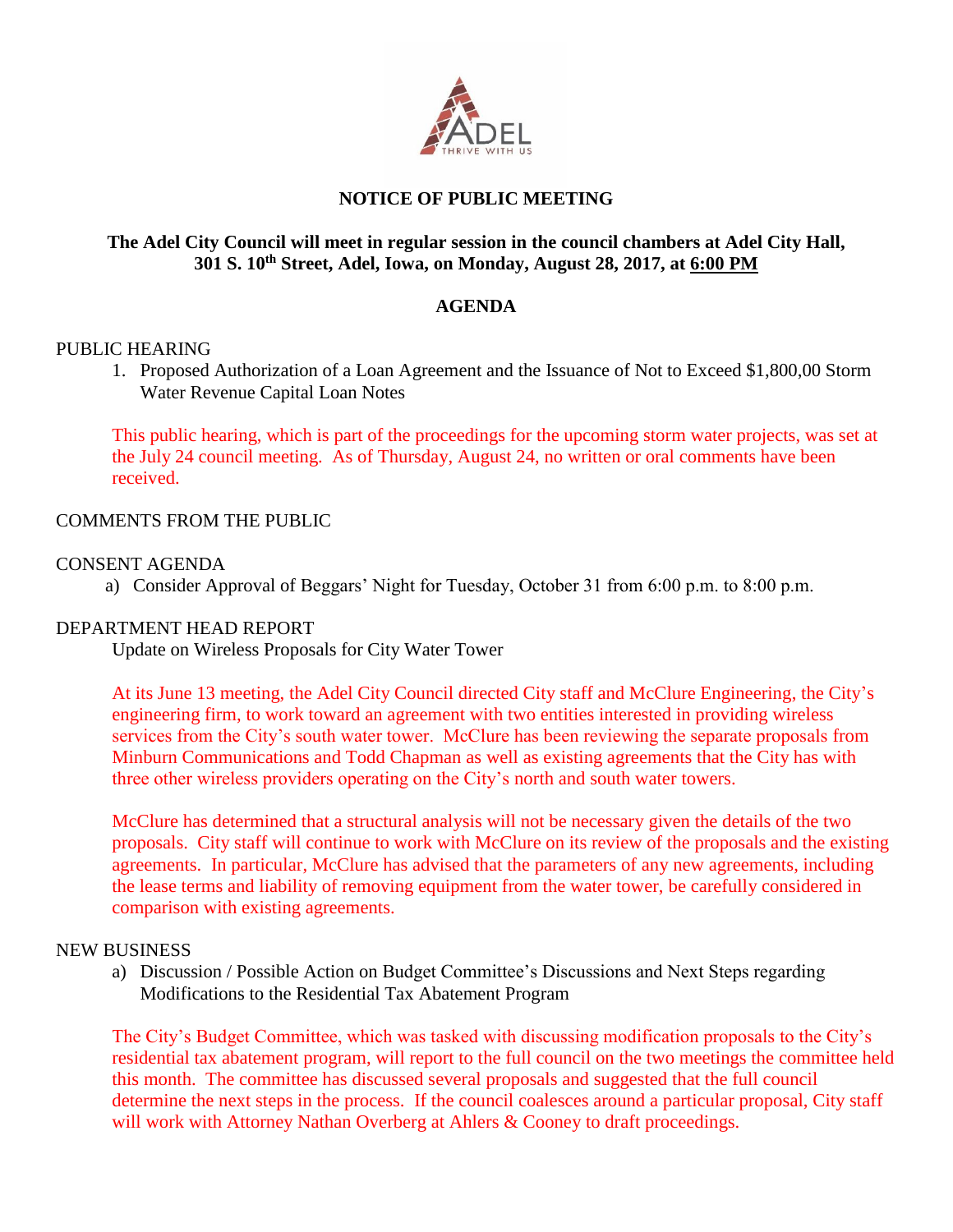b) Consider Approval of Ordinance No. 322, Revisions to Subdivision Regulations – First Reading

After consultation with Mayor James F. Peters, this item has been placed back on the agenda for a first reading. The public hearing for this ordinance was held on August 8. The council packet includes responses from MSA Professional Services, the City's consulting firm on this project, to written comments from the public hearing.

City Attorney John Reich has recommended that section 166.28.1 (i.e., "Granular Paving Adjacent to Subdivision") be written as "may" instead of "shall" and that references to specific street types (e.g., arterial, collector) be struck. Reich stated that both changes provide the City with flexibility. Regarding the escrow time, MSA has suggested that five or ten years seems to be typical.

MSA has noted that no proposed revisions in the ordinance are out of the ordinary across the Des Moines metro. City staff is recommending approval of the first reading.

c) Consider Approval of Resolution No. 17-49, Instituting Proceedings to Take Additional Action for the Authorization of a Loan Agreement and the Issuance of Not to Exceed \$1,800,000 Storm Water Revenue Capital Loan Notes

The public hearing for this item was held earlier in the meeting. This resolution will take additional action for the loan portion of the upcoming storm water projects. Additional resolutions and action items for the projects will be taken at future council meetings. City staff is recommending approval.

d) Consider Approval of Agreement with McClure Engineering for Adel Storm Water Utility Improvements – Phase 1 as Required by USDA-RD

Based on USDA-RD requirements, McClure Engineering has provided an agreement for its services on the City's upcoming storm water projects. While the City previously approved McClure's work through the design and bidding phases, this agreement also covers the construction phase and is in the format required by USDA-RD. A representative from McClure will be on hand to answer any questions. City staff is recommending approval.

e) Consider Approval of Legal Services Agreement with Ahlers & Cooney for Adel Storm Water Utility Improvements – Phase 1 as Required by USDA-RD

This agreement with Ahlers & Cooney is required by USDA-RD for the City's upcoming storm water projects. City staff is recommending approval.

OTHER BUSINESS

8/24/2017 8:19:52 PM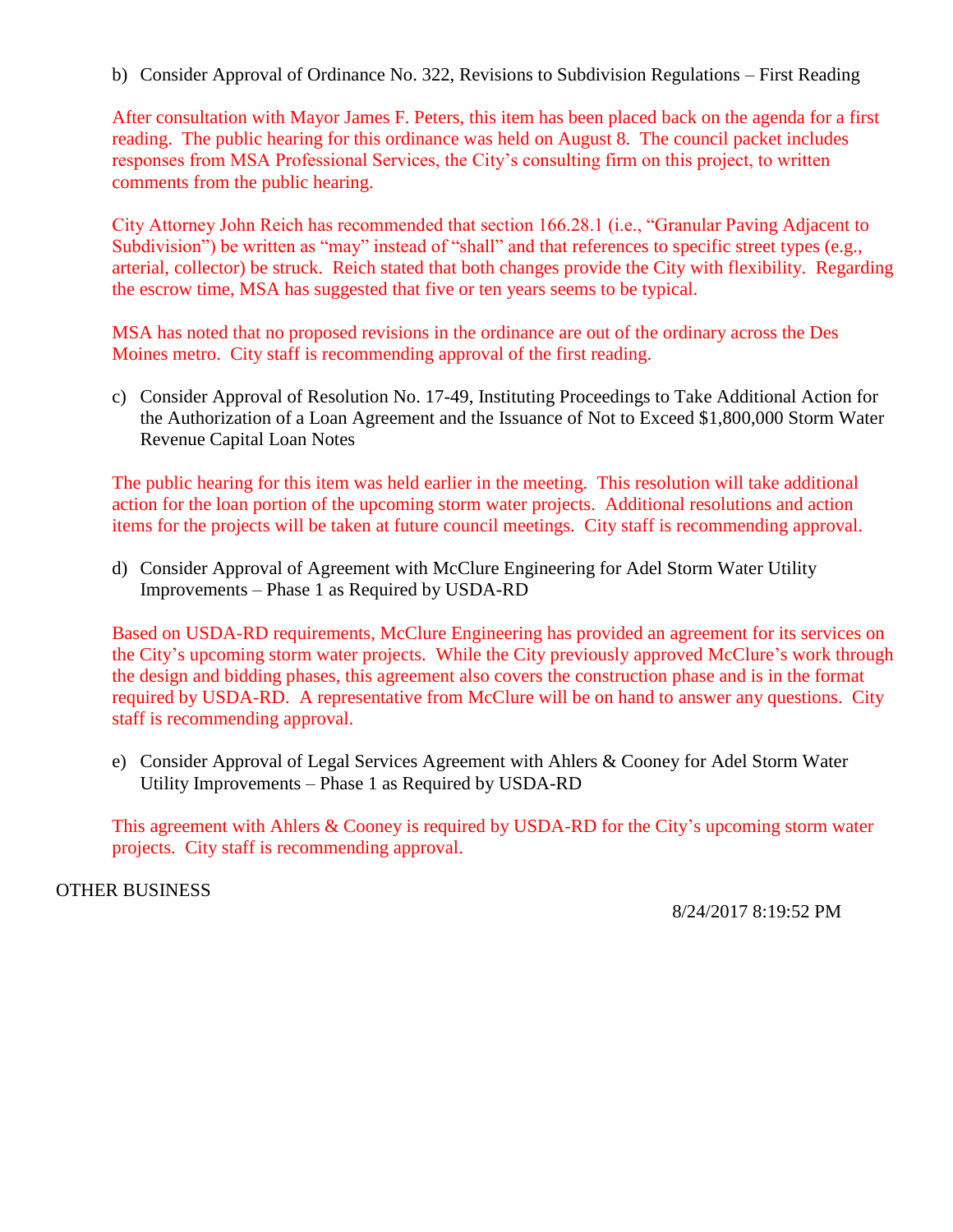

# **Memo**

**To:** City of Adel **From:** MSA Project Team **Subject:** Notes on the Subdivision Draft **Date:** May 31, 2017

Please find the attached Adel Subdivision Ordinance Draft. The text highlighted in yellow are suggested added text that is not currently in the existing subdivision ordinance. The text that is crossed out, is in the current ordinance but is suggested to be removed going forward. There were several items that came up during the Subdivision Ordinance Update process that were discussed and addressed but not included in the subdivision ordinance because it is not the right place for these items. These items include the following:

## Fees

The fees need to be separate from the subdivision ordinance in a schedule of fees with a check list to follow in order to move on to the next phase of a development. These fees should be discussed with the city engineer to ensure costs are covered and it should be reviewed each year and adjusted as needed by City Resolution.

## Trees

This is a separate City Ordinance but the discussion was to ban street trees going forward and to require two trees of a diverse species on any new residential development.

## Overflow Easements on Built Lots

The final checklist should include shooting the four corners of the lot prior to a certificate of occupancy.

## Maintenance

The maintenance code should enforce any property mowing etc. issues that could come up on a lot that is not currently built out. Maintenance agreements should enforce the new plantings and proper erosion control and should follow SUDAS standards for steep slopes.

**Offices in Illinois, Iowa, Minnesota, and Wisconsin**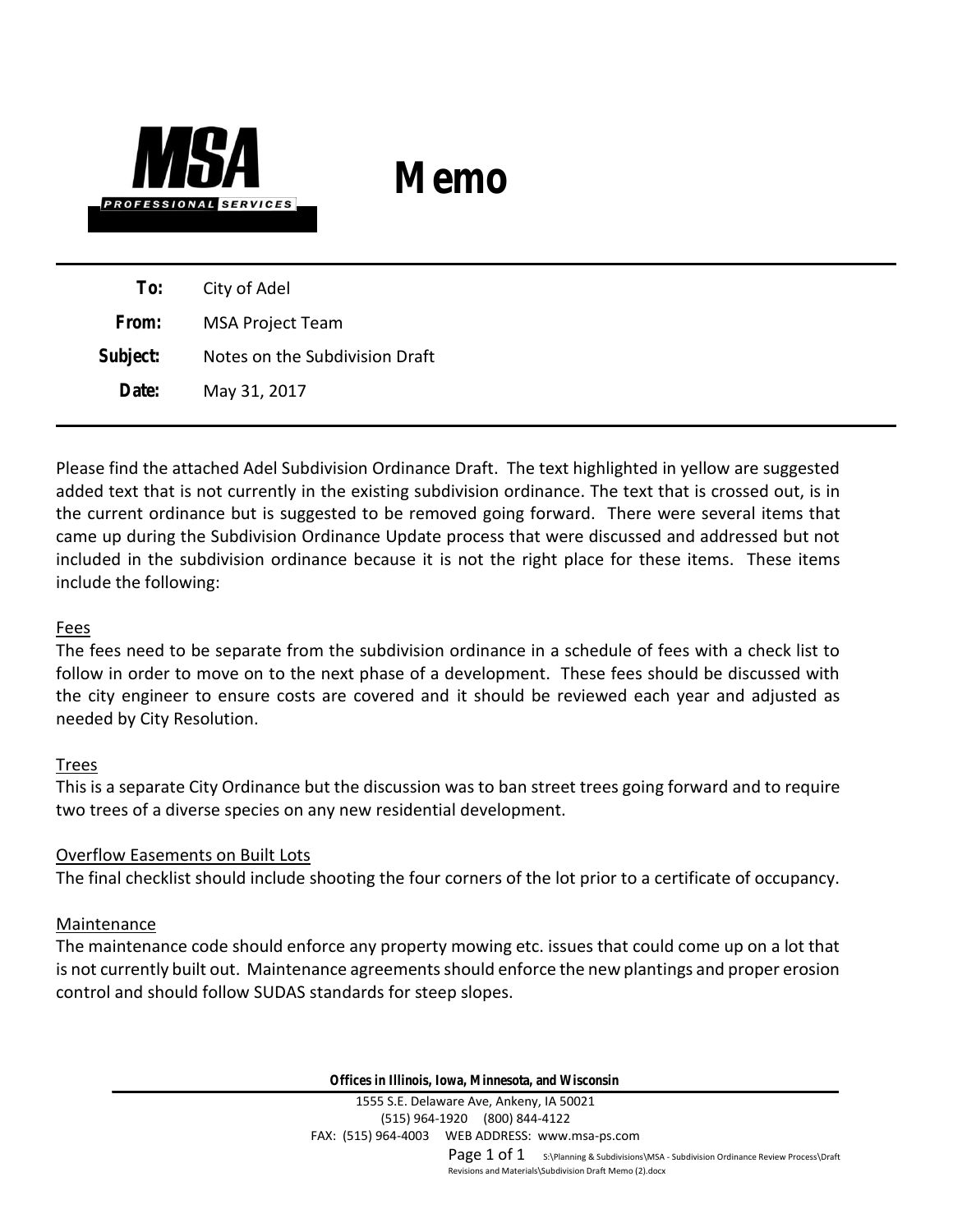## **CHAPTER 166**

# **SUBDIVISION REGULATIONS**

**166.01 Purpose 166.18 Fees 166.03** Application of Subdivision Regulations; Area **166.20** Inspection Durin<br>166.04 Application of Subdivision Regulations; Land 166.21 Final Plat Filing **166.04 Application of Subdivision Regulations; Land<br>Divisions Divisions 166.22 Form of Final Plat**<br>166.05 Agricultural Land Exemption **166.23** Action by the Plani **166.06 Division of Platted Lots**<br>**166.07 Approvals Necessary 166.08 Building Permits and Utility Connections Prohibited 166.26** Maintenance Bonda 166.09 Improvements to Be Completed **166.27** Filing of Record **166.09 Improvements to Be Completed 166.27 Filing 166.27 Filing**<br>166.10 Planning Conference **166.28** Streets **166.10 Planning Conference 166.28 Streets 166.11 Findings of the Planning Conference 166.29 Blocks 166.12 Preliminary Plat 166.30 Lots 166.13 Form of the Preliminary Plat 166.31 Easements 166.14 Review and Approval of Preliminary Plat 166.32 Improvements 166.15 Council Approval of the Preliminary Plat** 166.33 Modification 166.16 Fifter of Approval of the Preliminary Plat 166.34 Enforcement **166.16 Effect of Approval of the Preliminary Plat 166.17 Large Development Staging Procedure** 

- 
- **166.19 Approval of Improvement Plans<br><b>166.20 Inspection During Construction 166.23 Action by the Planning Commission 166.24 Council Action 166.25 Bonding Incomplete Improvements**<br>**166.26 Maintenance Bond**
- 
- 
- **166.17 Large Development Staging Procedure 166.35 Development Application Park Land Dedication**

## **GENERAL PROVISIONS AND DEFINITIONS**

**166.1 PURPOSE.** The purpose of this chapter is to provide rules, regulations and standards to guide land subdivision in the City and in the area within two (2) miles of the City limits in order to promote the public health, safety, convenience and general welfare of the City. This chapter shall be administered to ensure the orderly growth and development, the conservation, protection and proper use of land and adequate provision for circulation, utilities and services. To ensure the fulfillment of the purposes of this chapter the City, pursuant to Section 354.9 of the Code of Iowa, does hereby exercise its right of review and approval of all land subdivisions within an area of two (2) miles of the City's corporate limits.

**166.2 DEFINITIONS.** For purposes of these regulations, certain terms or words used herein shall be interpreted as follows:

1. "Alley" means a minor way, dedicated to the public use, which is used primarily for vehicular access to the back or the side of properties otherwise abutting on a street.

2. "Block" means a piece or parcel of land entirely surrounded by public highways, streets, streams, railroad right-of-way, parks, etc., or a combination thereof.

3. "Building line" means a line on a plat generally parallel to the street right-ofway, indicating the limit beyond which buildings or structures may not be erected.

4. "City Engineer" means the City official responsible for the design, supervision and maintenance of all public works of the City or a duly authorized consulting engineer retained by the City.

5. "Cul-de-sac" means a minor street having one end open to traffic and being permanently terminated by a vehicular turn-around.

6. "Days" refers to calendar days.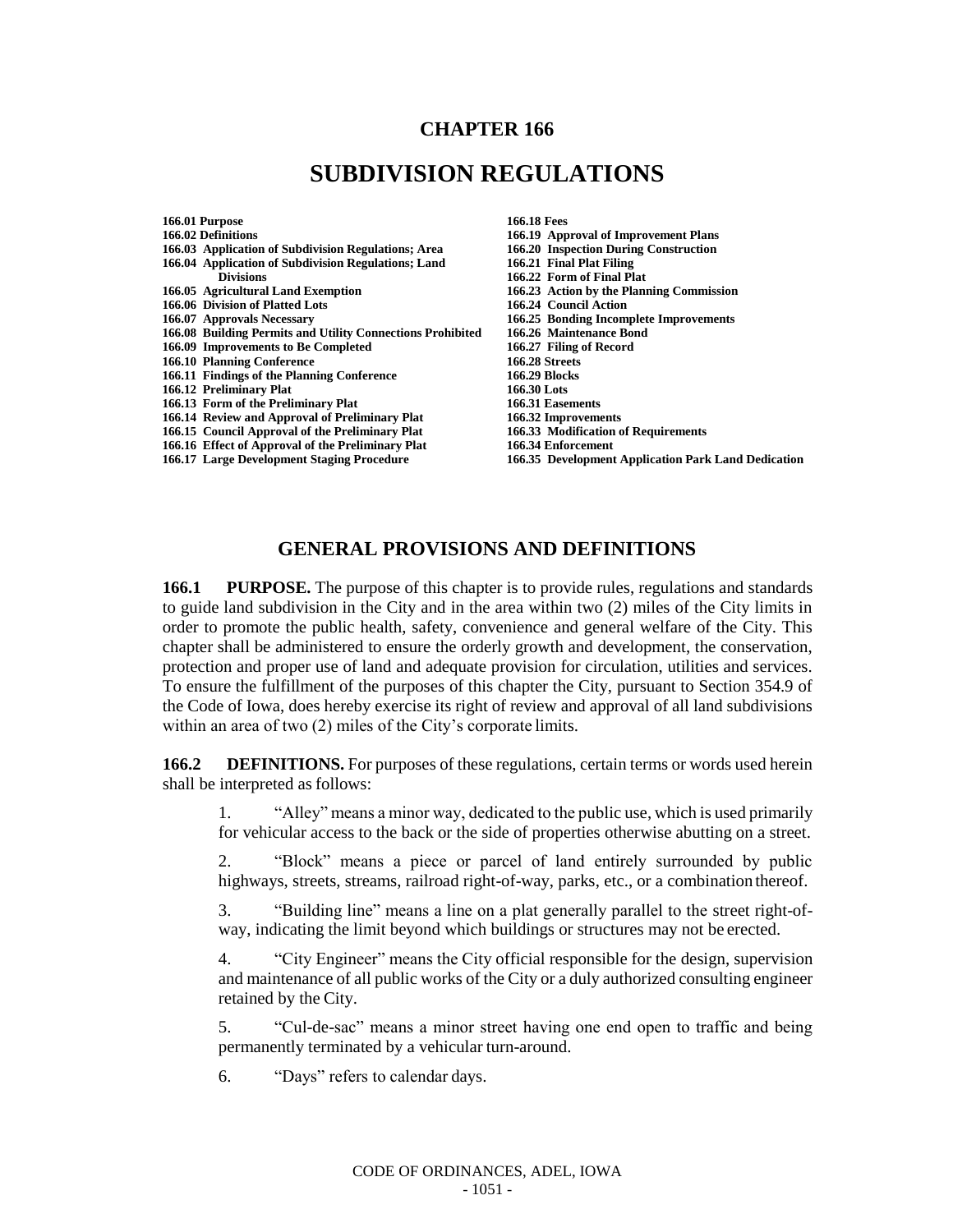7. "Developer" means the owner, or agent under legal authority of the owner, or owners who undertake to cause a parcel of land to be designed, constructed, and recorded as a subdivision. This term may be used interchangeably with the term "subdivider."

8. "Easement" means a grant by the property owner to the public, a corporation, or persons, of the use of a parcel of land for a specific purpose.

9. "Final plat" means a drawing to engineering accuracy and containing the items specified by these regulations indicating the layout of lots, blocks and public ways in a completed and improved subdivision along with legal papers required for recording.

10. "General plan" means the plan or series of plans for the future development of the City and approved, as may be required, as the guide for future development. Such plan may alternatively be called by such descriptive terms as a master plan, a comprehensive plan, or a development plan.

11. "Improvements" means changes and additions to land necessary to prepare it for building sites, and including street paving and curbing, grading, monuments, drainage ways, sewers, fire hydrants, water mains, sidewalks, pedestrian ways, and other public works and appurtenances.

12. "Lot" means a portion of a subdivision, or other parcel of land, intended as a unit for transfer or for development.

13. "Pedestrian way" means a right-of-way dedicated to public use, which cuts across a block to facilitate pedestrian access to adjoining streets or properties.

14. "Planning Commission" means the Planning and Zoning Commission of Adel.

15. "Plat" means a map drawn to scale from an accurate survey and including items set forth herein along with all certificates and statements required herein and by statute, for the purpose of recording as a subdivision of land. Without modifying adjectives it refers to land subdivision documents which have been officially recorded. In appropriate context a plat may refer to the land represented by a recorded plat and may be synonymous with the word "subdivision." It may also be used as a verb referring to the act of preparing a plat.

16. "Preliminary plat" means a drawing with supporting documents which represents a proposal upon which a final plat is to be based. A preliminary plat is not intended as a document to be filed of record.

17. "Replat" or "resubdivision" means a plat representing land which has previously been included in a recorded plat.

18. "Street" means a right-of-way, dedicated to public use, which affords a primary means of access to the abutting property.

19. "Street, arterial" means a street of considerable continuity connecting various sections of the City, or a street primarily designated for heavy traffic.

20. "Street, collector" means a street which carries traffic from a local or residential street to an arterial street.

21. "Street, local or residential" means a street which is used primarily for access to the abutting properties.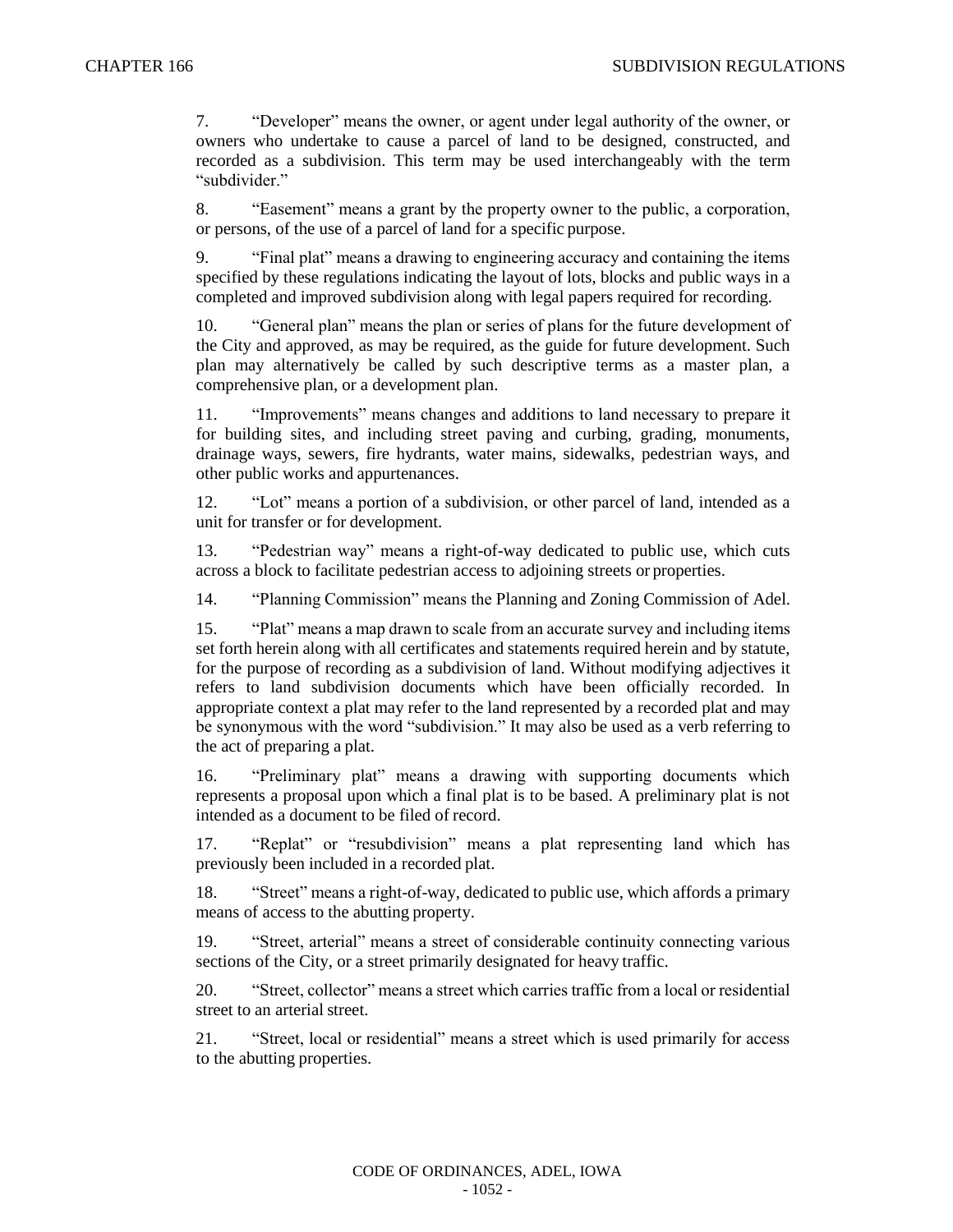22. "Street, service" means a local or residential street or frontage road which is approximately parallel to and adjacent to or part of an arterial street and provides access to the abutting properties and protection from through traffic.

23. "Subdivider" means the person or firm causing a plat to be prepared.

24. "Subdivision" means a parcel of land which has been platted; the act of preparing a plat.

All other terms used in these regulations shall have their normal meaning, except that terms common to engineering and surveying shall be used in their professional sense.

**166.3 APPLICATION OF SUBDIVISION REGULATIONS; AREA.** Any plat hereafter made or any subdivision or any part thereof lying within the limits of the City or in unincorporated territory within an area extending two (2) miles beyond the City limits shall be prepared, presented for approval, approved and presented for recording as herein prescribed. These regulations are enacted under the authority of Section 354.9 of the Code of Iowa and provide authorized additions to the provisions of Chapter 354 of the Code of Iowa.

**166.4 APPLICATION OF SUBDIVISION REGULATIONS; LAND DIVISIONS.** The regulations contained herein apply to the subdivision of a lot, tract or parcel of land into three (3) or more lots, tracts or other division of land for the purpose of sale, transfer or of building development, whether immediate or in the future, including the resubdivision or replatting of land or lots. These regulations shall apply to each situation where there is a dedication of a street, alley, easement or land for other public uses. The above provisions shall not be construed to limit the acceptance of deeds to right-of-way or land for other purposes by the Council or other agency of government when such acceptance is in the public interest and not for the purpose of circumventing these regulations.

**166.5 AGRICULTURAL LAND EXEMPTION.** The division of land for agricultural use into parcels, all of which are ten (10) acres or more in area and have four hundred (400) feet or more of street or road frontage and which do not involve the creation of any new street or road, easement or other dedication, shall be exempt from the requirements of these regulations, provided however, that the provisions of applicable statutes and regulations are complied with.

**166.6 DIVISION OF PLATTED LOTS.** The division or consolidation of existing platted lots or parts of existing platted lots by description for the purpose of sale or development shall not be considered a subdivision within the scope of these regulations. However, any existing platted lot containing in excess of fifteen thousand (15,000) square feet which is to be divided into three (3) or more parcels intended as primary building sites or when such division involves a dedication to public use, such division shall fall within the jurisdiction of these regulations. The division and sale of a minor portion of any parcel of land for the purpose of adding land to an adjoining building site, when said adjoining parcel of land constitutes more than fifty percent (50%) of the newly created building site, shall not be counted as a division in determining the jurisdiction of these regulations.

**166.7 APPROVALS NECESSARY.** No plat or subdivision falling within the jurisdiction of these regulations shall be recorded or presented for recording under the provisions of Chapter 354 of the Code of Iowa until all provisions and approvals set forth herein have been met or obtained.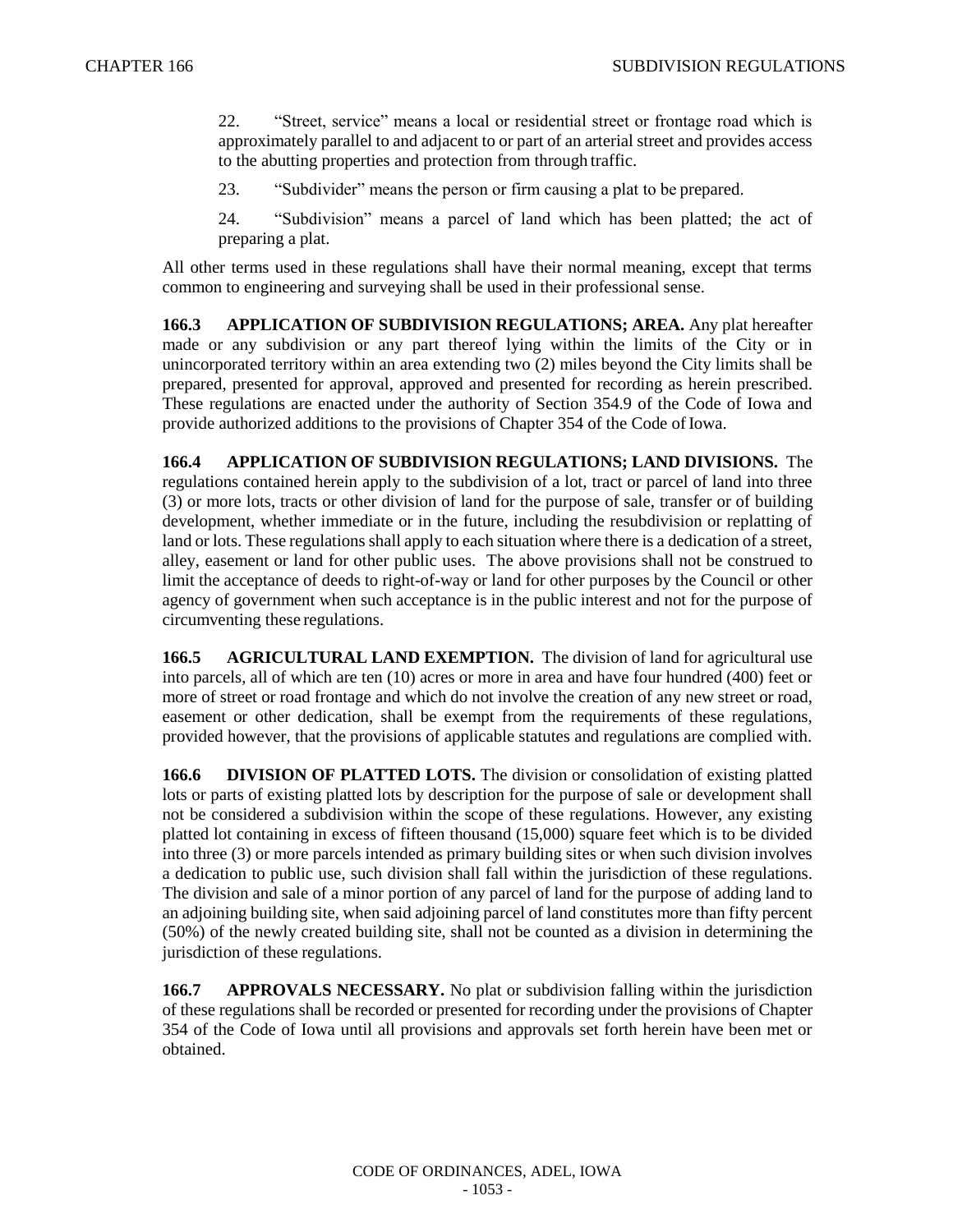**166.8 BUILDING PERMITS AND UTILITY CONNECTIONS PROHIBITED.** No officer, employee, or agent of the City shall issue any building permit, make any water or sewer connection, or issue any permit for any water or sewer connection for any building or buildings constructed or proposed to be constructed on land divided contrary to the provisions of these regulations. No officer, agent or employee of the City shall perform or cause to be performed any construction or maintenance upon any street or public way purported to be dedicated as a public street or public way by virtue of being shown on a plat, unless such plat shall have been approved as provided by these regulations. The previously noted prohibitions shall not apply to any plat or dedication legally filed of record before the enactment of these regulations by the City.

**166.9 IMPROVEMENTS TO BE COMPLETED.** No final plat shall be approved for recording unless street and utility improvements necessary to serve the intended occupants of the subdivision have been completed in a satisfactory manner, as set forth herein, or other assurances are executed, as provided herein, that such improvements will be completed. The standards and details of design contained in sections 166.28 through 166.30 are intended only as minimum requirements and the subdivider should use standards consistent with the site conditions to assure an economical, pleasant, and durable neighborhood. All subdivisions shall conform to the comprehensive plan approved by the Commission and adopted by the Council.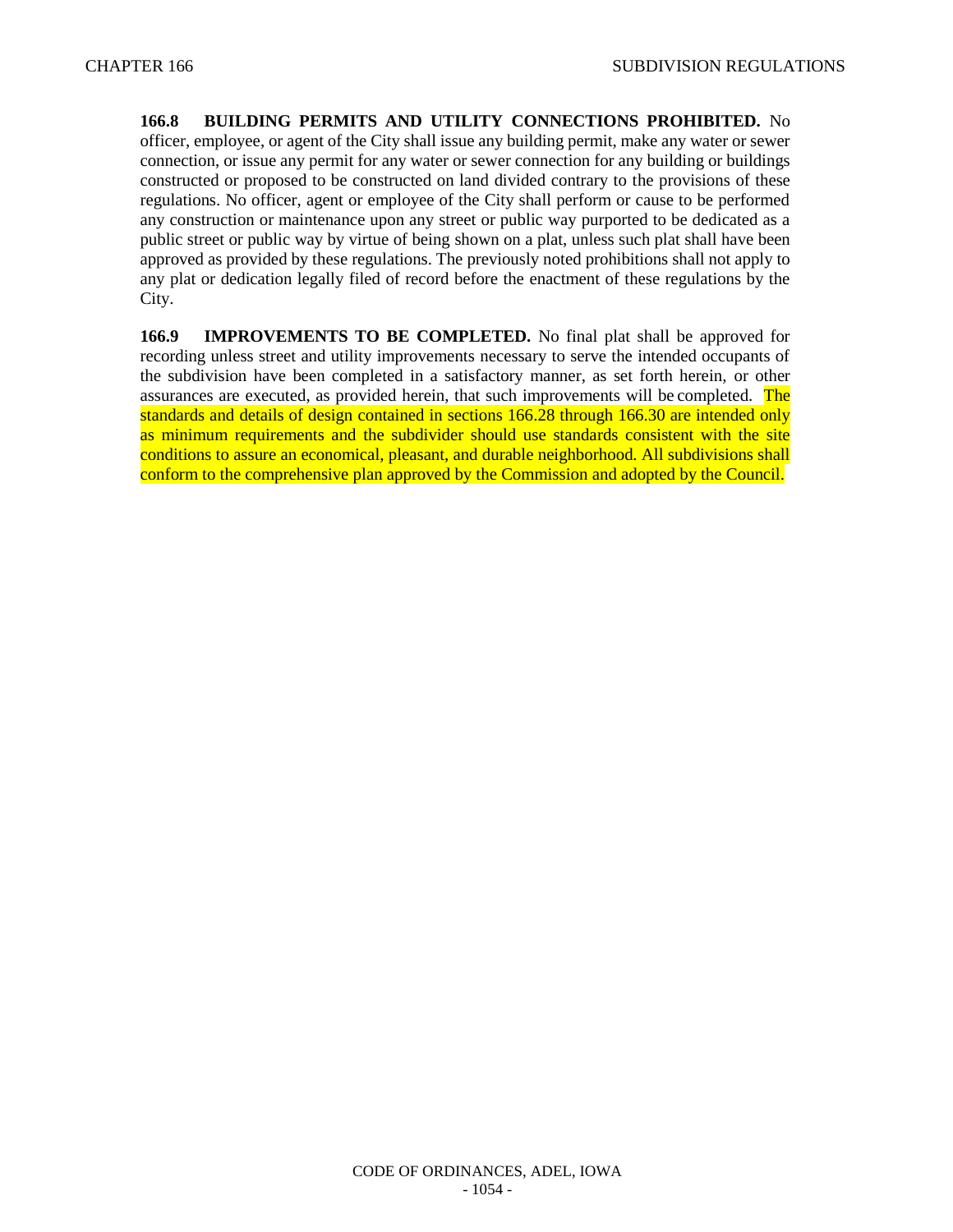# **PLATTING PROCEDURES**

**166.10 PLANNING CONFERENCE.** Any owner, developer or agent wishing to subdivide a parcel of land shall contact the City and arrange for a planning conference with the City Administrator and Public Works Director. This conference shall be for the purpose of determining the general requirements to be met in developing the subdivision. If the subdivision does not involve new streets or utilities, the planning conference may be waived.

**166.11 FINDINGS OF THE PLANNING CONFERENCE.** The proceedings of the planning conference shall be informal and no records need to be kept. It shall be the responsibility of the subdivider to determine the areas of agreement among the conferees and the problems which must be explored further through individual conferences with departments charged with administering the provision of utilities, streets, drainage and other public facilities. During the conference the general features to be required in the subdivision will be determined. All agreements arrived at by the conferees shall be subject to ratification by the Planning Commission as a whole.

**166.12 PRELIMINARY PLAT.** After the subdivider has determined the general features to be required in the subdivision, the subdivider may proceed to cause a preliminary plat to be prepared. An application in writing for tentative approval of the preliminary plat, together with six (6) 24 x 36-inch prints and two (2) 11 x 17-inch prints thereof, shall be filed with the Planning Commission at least two (2) weeks before the meeting of the Planning Commission at which the preliminary plat is to be acted upon, along with the subdivision fee in accordance with the fee chart most recently approved by the Council.

**166.13 FORM OF THE PRELIMINARY PLAT.** The preliminary plat shall be drawn to a scale of one hundred (100) feet to an inch, or larger scale as may be approved by the Planning Commission, and shall show the following information:

- 1. The proposed name of the subdivision.
- 2. North point, scale and date.
- 3. The names and addresses of the subdivider and of the engineer orsurveyor.

4. The tract designation and other description according to the real estate records of the City or County Auditor and Recorder, also the designation of the proposed uses of land within the subdivision.

5. The boundary lines (accurate in scale) of the tract to be subdivided.

6. Contours with intervals of five (5) feet or less, referred to official City datum.

7. The names of adjacent subdivisions or the names of record owners of adjoining parcels of unsubdivided land.

8. The location, widths, and names of all existing or platted streets or other public ways within or adjacent to the tract, existing permanent buildings, railroad rights-ofway, and other important features, such as section lines, political subdivision or corporation lines, and school district boundaries.

9. Existing sewers, water mains, culverts, or other underground structures, within the tract and immediately adjacent thereto with pipe sizes, grades, and locations indicated.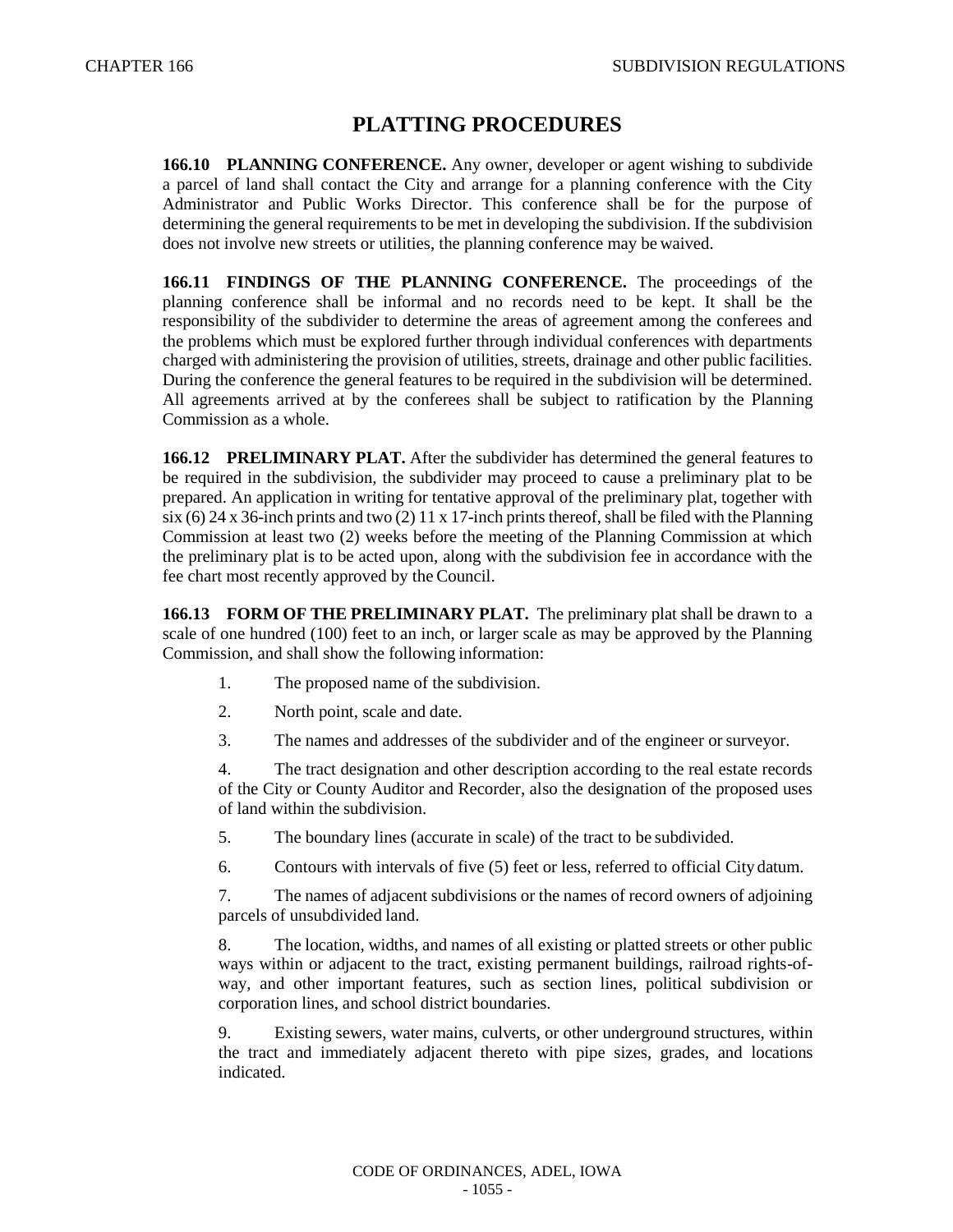10. All parcels of land intended to be dedicated for public use or reserved in the deeds for the use of all property owners in the proposed subdivision, together with the purpose of conditions or limitations of such reservation, if any.

11. The layout, names, and widths of proposed streets, alleys and easements.

12. A plan of proposed water distribution system, sanitary sewers and storm sewers showing pipe sizes and the location of valves, fire hydrants, and fittings.

13. The layout, numbers, and scaled dimensions of proposed lots.

14. Indication of any portion of the subdivision for which a final plat is to be proposed when the subdivision is to be developed in stages.

15. The layout of proposed sidewalks.

16. The proposed zoning classification(s) for the subdivision as well as the existing zoning classifications of surrounding properties.

**166.14 REVIEW AND APPROVAL OF PRELIMINARY PLAT.** Upon receipt of the preliminary plat, the City shall cause copies thereof to be distributed to the representatives of any utility entities not under control of the Public Works Director. The recommendations of the utility companies shall be reported to the Planning Commission. The Planning Commission shall approve or disapprove a preliminary plat within sixty (60) calendar days of receipt unless a longer time is agreed upon with the subdivider. Upon approval or disapproval by the Planning Commission, the preliminary plat and the Planning Commission's recommendation shall be transmitted to the Council.

**166.15 COUNCIL APPROVAL OF THE PRELIMINARY PLAT.** The Council shall approve or disapprove the preliminary plat not later than the fourth regular meeting following the receipt of the report from the Planning Commission. The Council may give notice and hold public hearings.

**166.16 EFFECT OF APPROVAL OF THE PRELIMINARY PLAT.** Approval of the preliminary plat as set forth herein shall constitute authority to proceed with construction of the subdivision and preparation of the final plat subject to approval of detailed plans and specifications for improvements as set forth herein. The subdivision shall be constructed and the final plat prepared in conformity with the approved preliminary plat. Material deviation from such approved preliminary plat shall require resubmission for approval. Approval of a preliminary plat shall not constitute authority to sell lots, record the plat, advertise the future or conditional sale of lots based on the preliminary plat, or authority to construct permanent buildings in reliance upon the preliminary plat layout.

**166.17 LARGE DEVELOPMENT STAGING PROCEDURE.** In order to discourage premature subdivision and uneconomic improvements, the following procedure is provided for large development schemes:

1. When a developer or group of developers has in its control an area of land which such developer or group wishes to plat, the size of which is so large that the majority of the lots would take more than a year to sell, the developer may cause to be prepared a preliminary plat for the entire area.

2. On such preliminary plat, successive development divisions may be designated.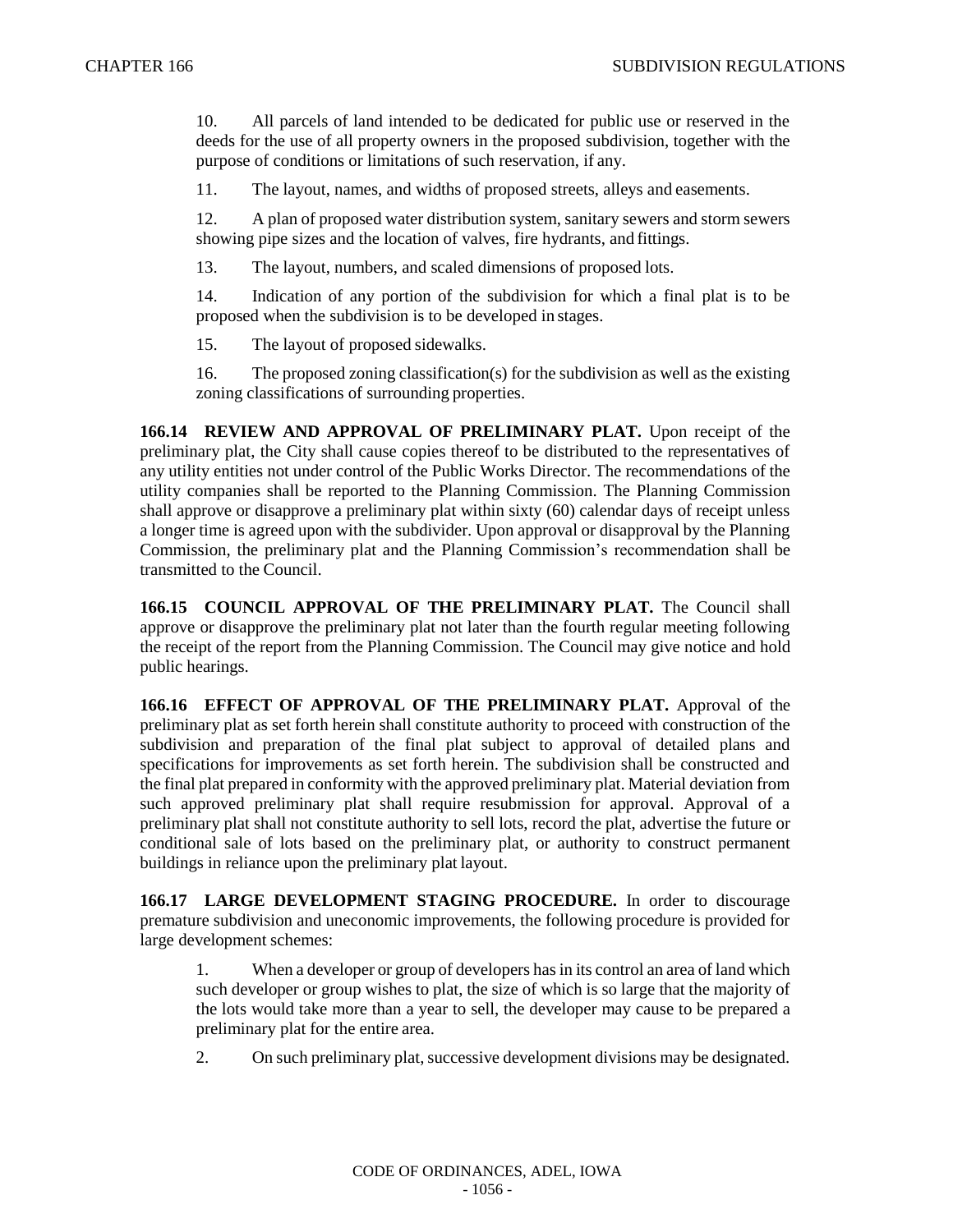3. Upon approval of the preliminary plat, the developer may cause a final plat to be prepared for one or more development divisions, provided the order of development allows for logical provision of streets and utilities.

4. Each development division shall be considered as a final plat, and provisions of these regulations shall apply individually to each development division presented as a separate filing for record.

**166.18 FEES.** Before delivering the preliminary plat to the office of the Planning Commission for approval, the subdivider shall pay to the Clerk a plat processing fee which shall not be refundable. The amount of the fee shall be set from time to time by resolution of the Council. The Clerk shall receipt stamp proof of the payment of said fee upon the face of each copy of the preliminary plat. Said fee shall not be considered payment for supervision of construction.

1. Before a preliminary plat, final plat or plat of survey shall be considered by the Commission, the applicant or agent shall deposit with the Clerk a fee according to a schedule adopted from time to time by resolution of the Council. The appropriate fees shall be deposited following Council action on the preliminary plat, final plat or plat of survey. In the event that said fees are insufficient to reimburse the City for engineering charges incurred by the City in the examination and review of the preliminary plat, final plat or plat of survey, the subdivider shall be responsible for any additional fees incurred by the City for such engineering charges.

2. In addition to the plat filing fees, the subdivider shall be responsible for just and reasonable costs incurred by the City during the course of construction of the improvements for inspection, testing, or other work deemed necessary by the City to assure proper construction in accordance with the approved construction drawings and applicable standards and ordinances.

3. The City shall annually, by resolution, determine the hourly rate which it shall pay for professional engineering services which shall be deemed to be the maximum rate which may be imposed upon any subdivider during such annual period.

**166.19 APPROVAL OF IMPROVEMENT PLANS.** After approval by the Council of the preliminary plat, the subdivider may proceed to prepare and submit plans, profiles and specifications for improvements to the Public Works Director for approval. Such plans, profiles and specifications shall conform to design standards and standard specifications of the City and shall be in essential conformity with the approved preliminary plat. The Public Works Director shall give his or her approval in writing and no field changes shall be made without the approval of the Council.

**166.20 INSPECTION DURING CONSTRUCTION.** The City shall cause inspections to occur during construction, the cost of which will be borne by the subdivider. The subdivider will coordinate inspections with the City Engineer. A complete set of as-built plans indicating locations of water, sewer and storm sewer hookups will be provided to theCity.

**166.21 FINAL PLAT FILING.** Within two (2) years of the approval by the Council of the preliminary plat, the subdivider shall file a final plat of the area covered by said preliminary plat in the office of the Planning Commission. Sufficient copies shall be submitted to facilitate review and approvals. If a final plat is not filed within two (2) years of the aforesaid approval of the preliminary plat, the latter shall be subject to review, revision or cancellation of approval by the Council.

**166.22 FORM OF FINAL PLAT.** The scale shall be one (1) inch equals one hundred (100) feet or larger. In the event that the entire plat cannot be drawn on one sheet, it shall be submitted in two or more sheets of the specified dimensions along with an index sheet of the same dimensions showing the entire development in simplified form at a smaller scale. The

CODE OF ORDINANCES, ADEL, IOWA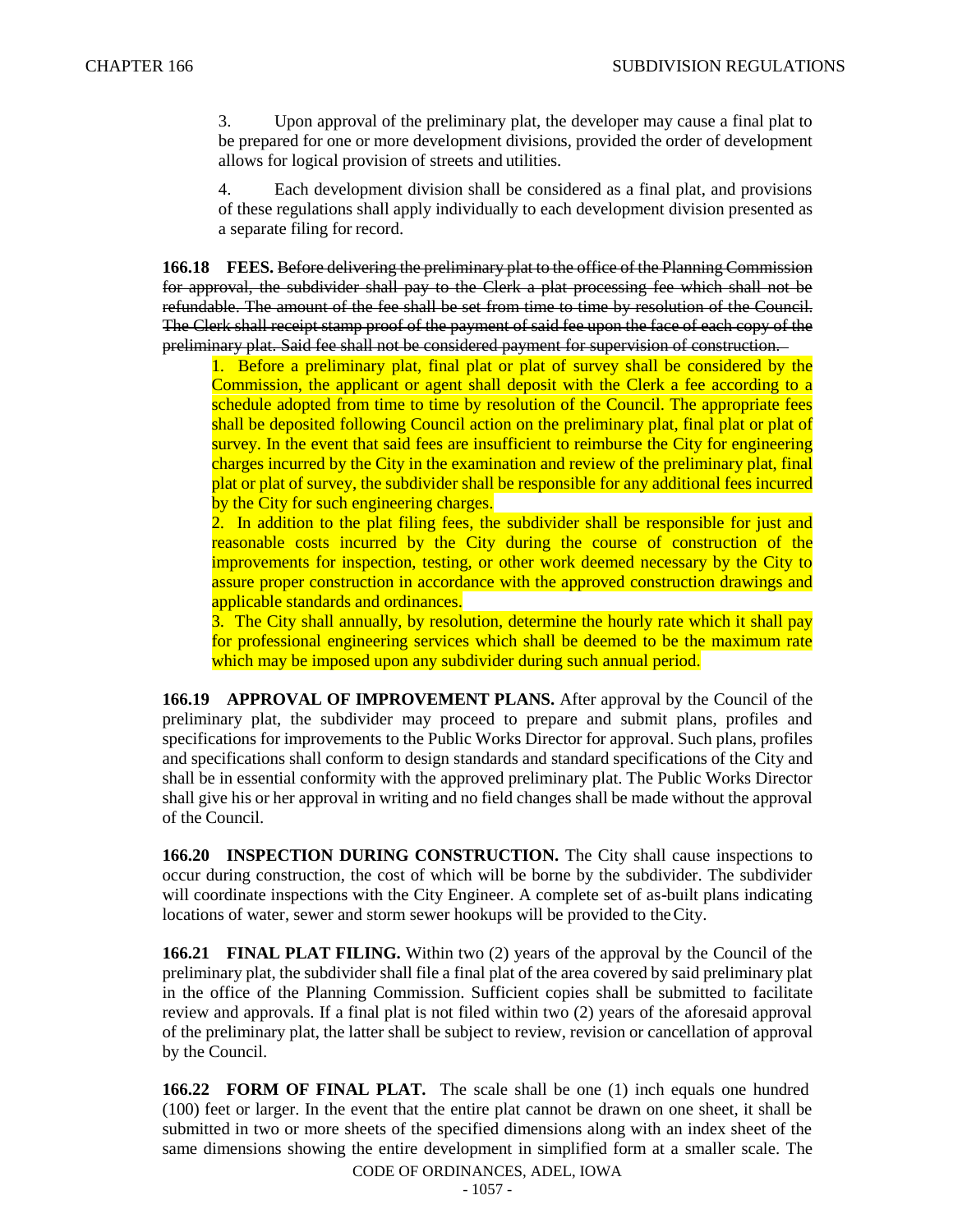#### CHAPTER 166 SUBDIVISION REGULATIONS

original shall be submitted for checking and signature and shall become a permanent public record upon recording. Duplicate originals may be submitted for signatures and may become the property of the subdivider. The final plat shall portray the followinginformation:

1. Name of subdivision, points of the compass, scale of the plat, name of subdivider, date and name, address and seal of the surveyor. Location of boundary lines, in relation to section, quarter section, all of which comprise a legal description of the property. All locations shall be tied to a Land Survey corner which has the approval of the County Engineer.

2. The lines of all streets and alleys and other lands to be dedicated with their widths and names shall conform to existing street name patterns and shall also portray the lines of the sidewalks on said streets.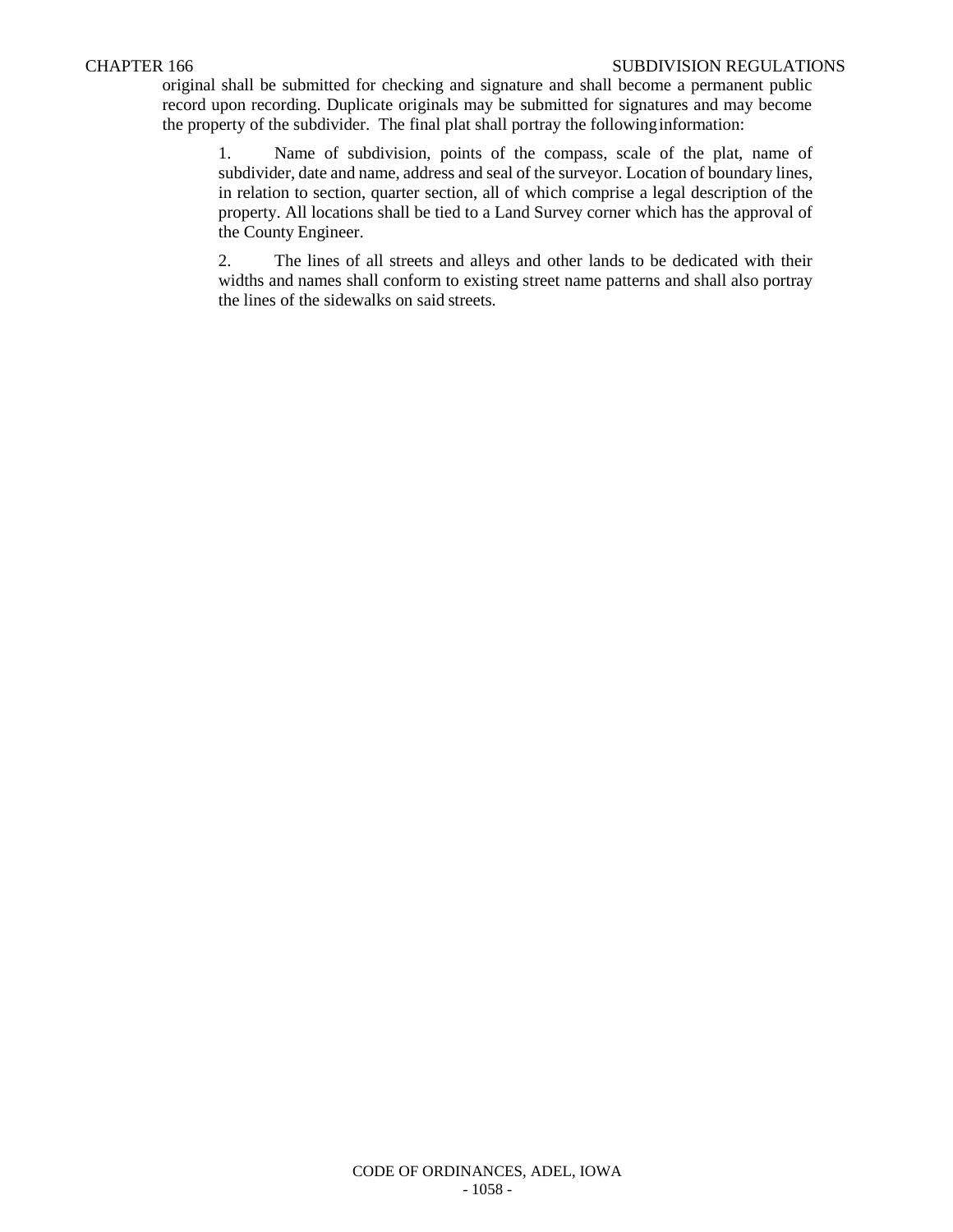3. All lot lines and dimensions and numbering of lots and blocks according to a uniform system. Statutory systems shall be complied with if applicable.

4. Indication of building lines with dimensions if such lines are desired.

5. Easements for any right-of-way provided for public use, drainage, services or utilities, showing dimensions and purpose.

6. All dimensions, both linear and angular, necessary for locating the lines of lots, tracts, or parcels of land, streets, alleys, easements and the boundaries of the subdivision. The linear dimensions are to be expressed in feet and decimals of feet. The plat shall show all curve data necessary to reconstruct on the ground all curvilinear boundaries and lines and radii of all rounded corners.

7. Closure. The perimeter and blocks of the plat shall close to an allowable unadjusted error of one in five thousand. Latitudes and departure computations shall be submitted. All lines in the plat shall meet this standard of accuracy.

8. The description, location and elevation of all bench marks.

9. The description and location of all permanent monuments set in the subdivision.

10. Names in dotted lettering of adjacent plats with location of adjoining streets shown by dashed lines.

11. Legal description of the lands being subdivided.

12. Certificate of dedication signed and acknowledged by all parties having any title interest in the land subdivided and consenting to the preparation and recordation of the plat as submitted.

13. Engineer's certificate and seal.

14. Certificates of approval in legally correct form and places for the signatures of the following: notary public acknowledging dedication, the Chairperson of the Planning Commission, the Mayor and City Clerk. Other certificates as may be required by law may be recorded as separate instruments accompanying the plat.

Fees for signage are due upon filing of the final plat in accordance with the fee chart most recently approved by the Council.

**166.23 ACTION BY THE PLANNING COMMISSION.** The Planning Commission shall consider the final plat at the regular meeting during the month following the month of filing and shall either approve or disapprove the plat. If the Planning Commission finds that the final plat has been prepared in compliance with these regulations and in substantial compliance with the preliminary plat, such plat shall be approved. In the event of disapproval, specific points of variance with the aforesaid requirements shall be spread upon the record of this Planning Commission and a copy shall be transmitted to the subdivider. The Planning Commission may approve final plats at a special meeting called in accordance with the rules and regulations of the Planning Commission. Upon approval or disapproval, the Planning Commission shall within ten (10) days transmit to the Council the final plat along with the report of the Planning Commission.

**166.24 COUNCIL ACTION.** The Council shall consider the final plat along with the report of the Planning Commission not later than the second regular meeting following the date of filing with the Clerk. If the Council finds that the plat has been prepared in compliance with the preliminary plat, such final plat shall be approved. In the event of disapproval, the record shall show the specific points on which the final plat varies from these regulations or the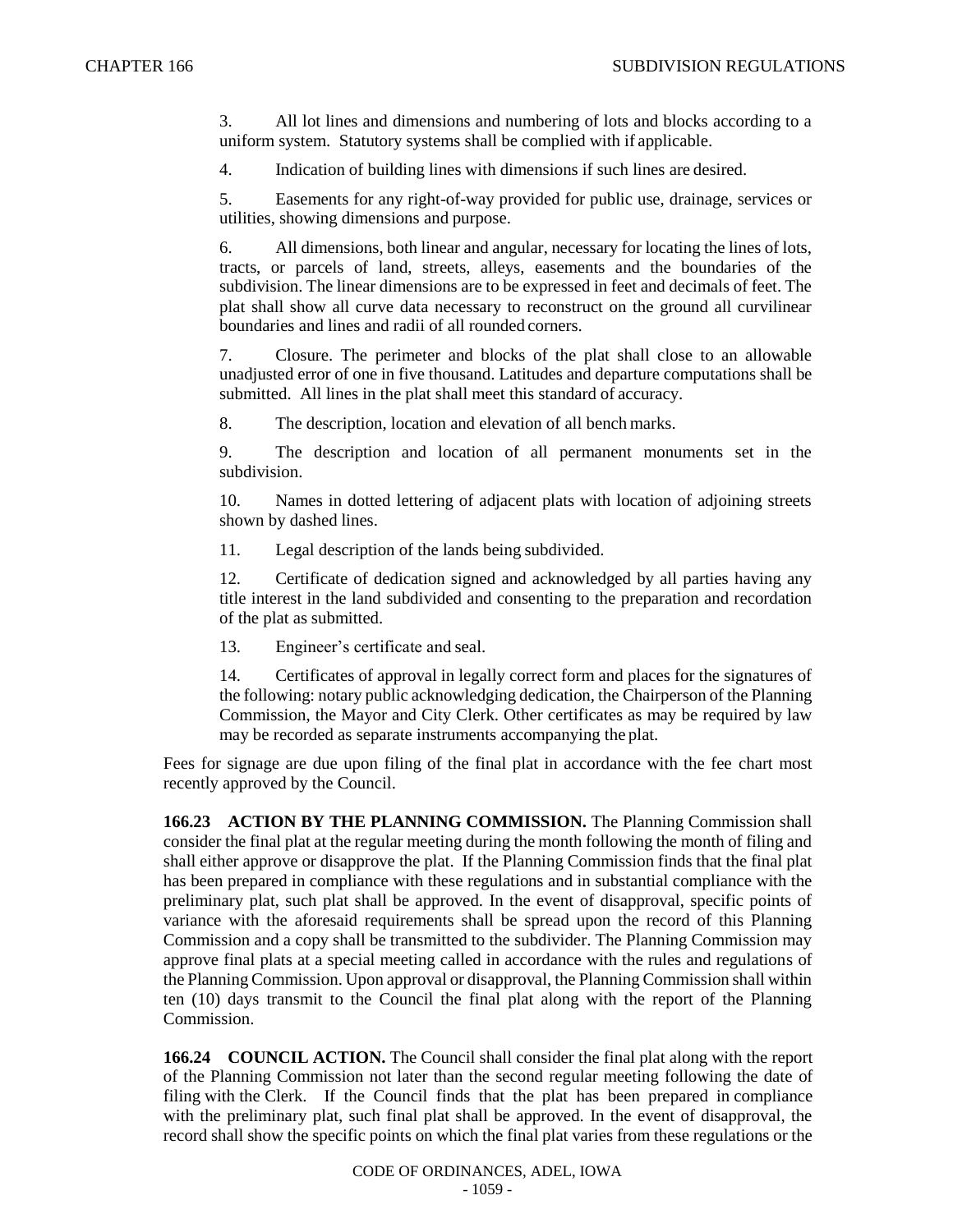preliminary plat. The Council may give notice of and hold any public hearings.

**166.25 BONDING INCOMPLETE IMPROVEMENTS.** In lieu of final completion of the improvements required herein before approval of the final plat, the subdivider shall post a performance bond approved by the City Attorney. Such bond shall insure to the City that improvements will be completed by the subdivider within one (1) year after approval by the Council. The bond amount shall be not less than the estimated cost of completing the improvements and inspections as specified by these regulations, other ordinances, resolutions or regulations of the City, and by the plans and specifications as approved for the preliminary plat. If the improvements are not completed within the specified time, the Council may use the bond or any necessary portion thereof to complete said improvements. Failure of the Council to take action on the bond immediately shall not bar the Council from taking appropriate action within a reasonable time.

2. Letters of Credit. The owner or developer may submit a letter of credit in lieu of a performance bond for sidewalk and erosion control improvements. Said letter of credit shall be from any approved bank or savings and loan in a form approved by the City Attorney, which letter, among other things, shall comply with the following requirements:

#### A. Shall run in favor, of the City;

B. Be in an amount determined by the City Administrator and approved by the Mayor and City Council to be sufficient to complete the improvements and installations in compliance with the regulations set forth in this chapter;

C. Be issued by any approved bank or savings and loan association within the County;

D. Specify that, in the event the owner or developer fails to complete the required improvements and installations within one year of the date of the approval of the plat, the bank or other assuring institution, shall pay to the City, upon demand, a sum sufficient to complete said improvements, or the face amount thereof, whichever amount shall be the lesser.

**166.26 MAINTENANCE BOND.** Before approval of the final plat, the subdivider shall post a maintenance bond for an amount to be approved by the Public Works Director and the Council. Said maintenance bond shall cover a period of four (4) years from the project completion date as determined by the Public Works Director. The maintenance bond shall be conditioned on the subdivider's maintaining all improvements in good repair.

*(Ord. 239 – Jan. 08 Supp.)*

**166.27 FILING OF RECORD.** After the final plat has been approved and all signatures required herein have been affixed, the subdivider will deliver the plat and all necessary papers to the County Recorder as provided in Chapter 354 of the Code of Iowa, and the subdivider shall file satisfactory evidence of such recording in the office of the Clerk before the City shall recognize the plat as being in full force and effect. All filing fees shall be paid by the subdivider.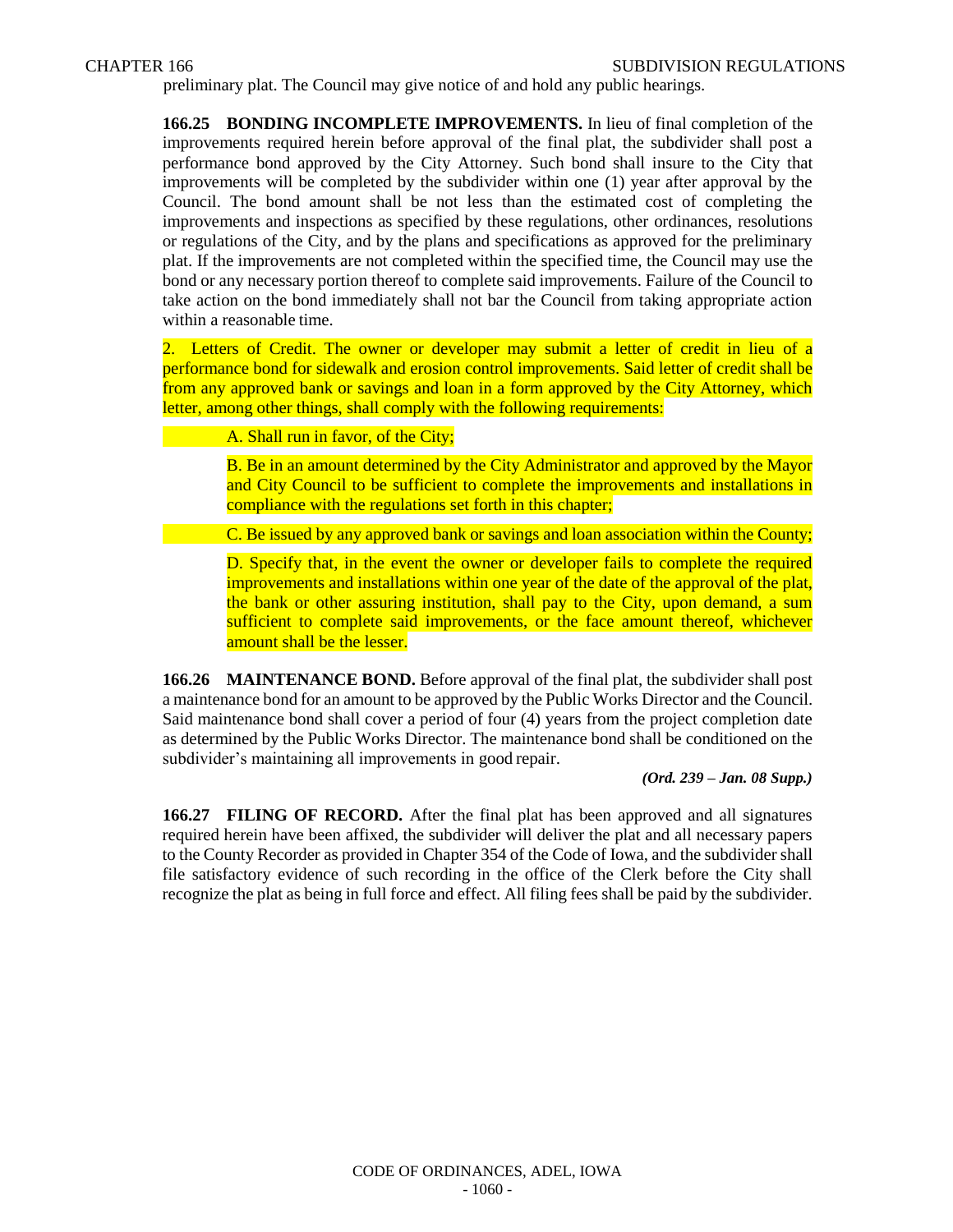## **DESIGN STANDARDS**

#### **166.28 STREETS.**

1. Streets Must Conform with the General Plan. The arrangement, character, extent, width, grade and location of all streets shall conform to the General Plan of the City and to any plans which may be adopted by the Planning Commission or the Council.

2. Continuation of Existing Streets. New streets shall normally continue as an extension of existing streets unless good planning indicates a different solution. Street patterns shall take into consideration access needed to develop adjoining properties and shall conform to topography so as to provide the best building sites. Sketches of a proposed street system for adjoining property may be required if it is owned or under the control of the subdivider. Street names shall take the name of existing streets on the same general alignment. New street names shall be approved by the Planning Commission and not be so similar to existing names as to cause confusion.

3. Traffic Circulation. When possible, local or residential streets shall be planned so as to discourage through traffic and to conveniently channel traffic onto the collector and arterial streets.

4. Dead-end Streets Prohibited. Dead-end streets are prohibited, except that where the General Plan indicates a street is to continue past the subdivider's property, a temporary dead end may be allowed until such time as the street is continued.

5. Cul-de-sacs. Cul-de-sacs will be permitted where topography and other conditions justify their use. They may be up to 600 feet in length, as approved by the Planning Commission and Council. If necessary, a landscape plan shall be submitted for cul-de-sac islands, the maintenance of which shall be the responsibility of the adjacent owners.

6. Half Streets. Half streets are prohibited.

7. Angle of Intersection. Streets shall be laid out so as to intersect as nearly as possible at right angles, except where topography and other conditions justify variations. The minimum angle of intersection of streets shall be seventy-five (75) degrees.

8. Street Jogs. Street jogs with centerline off-sets of less than one hundred fifty (150) feet shall be avoided.

9. Granular Paving Adjacent to Subdivision.

(5) A developer may be required to extend or expand existing off-site public infrastructure as necessary to fully improve a proposed subdivision, or the City Council may, at its sole discretion, require a proposed subdivision to be delayed until such extension or expansion can be funded and construction by the city or other governmental entity.

(3) Costs; responsibilities. Developers shall be fully responsible for the entire costs of improving all collector and local streets within a subdivision, and for the costs of paving a width of not less than 15.5 feet of roadway along all arterial street frontages by providing a cash escrow to be held in a city account or by posting surety therefore, and turn lanes that serve or will serve the subdivision whether located within the subdivision or on an arterial street.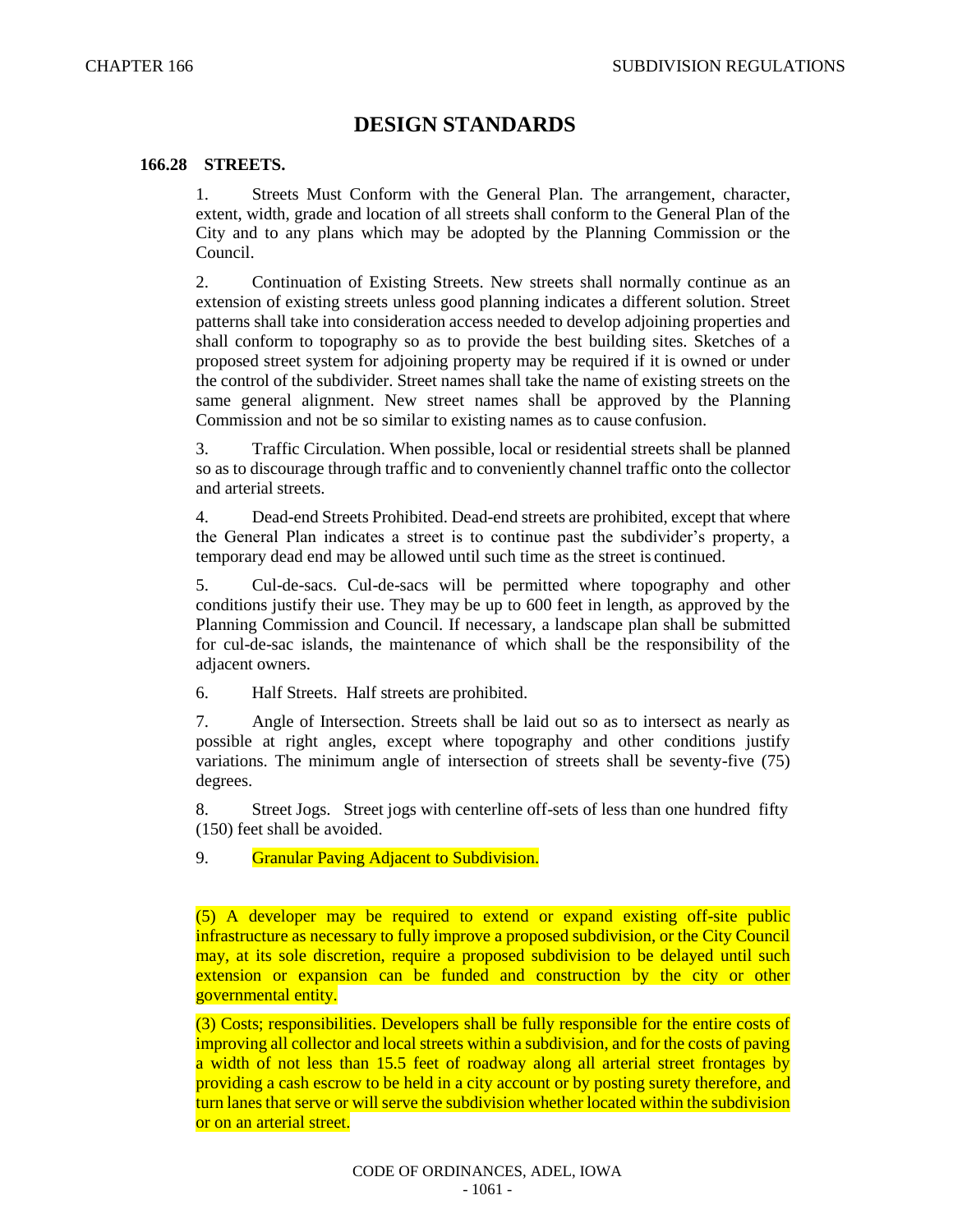10. Street Grades. Street grades shall conform with the overall drainage pattern of the locality of the subdivision and shall fall within the minima and maxima as follows: arterial street –  $6\%$ ; local or residential and collector streets –  $10\%$ . No street grade shall be less than 0.5%.

11. Vertical Sight Distances. Change of grade shall conform to current standards of the City for the type of street in question, provided that in no case shall there be constructed a sight distance of less than one hundred (100) feet, measured four (4) feet above pavement surface at the ends of the tangent.

12. Horizontal Sight Distances. A tangent at least one hundred (100) feet long shall be introduced between reverse horizontal curves on collector and arterial streets. When connecting street lines deflect from each other at any one point by more than ten (10) degrees, they shall be connected by a curve with a radius adequate to insure a sight distance of not less than one hundred (100) feet for collector streets and of such greater radii as the Planning Commission shall determine for arterial streets and in other special cases.

13. Pedestrian Ways. Pedestrian ways may be required by the Planning Commission so as to allow cross access for pedestrians in very long blocks. In general, blocks of eight hundred (800) feet or more in length should have a pedestrian way near the center of the block.

14. Standard Right-of-way Widths. For all streets, alleys and other thoroughfares hereafter dedicated and accepted, the minimum right-of-way widths shall not be less than the minimum dimensions for each classification of public way asfollows:

A. Arterial Streets – Seventy (70) feet or as set forth in the General Plan or other plan adopted by the Planning Commission or the Council.

B. Collector Streets – Sixty (60) feet.

C. Local or Residential Streets – Sixty (60) feet. **except when adjacent to** a railroad or arterial street with limitation of access, then the width may, if appropriate to the circumstances, be fifty (50) feet.

**D.** Cul-de-sac – sixty (60) feet with a  $\frac{110\text{ foot}}{130}$  diameter turn-around at the closed end. Cul-de-sacs are subject to approval by City on project-byproject basis; provide areas designated for snow removal storage from cul-desac.

- E. Alleys twenty  $(20)$  feet.
- F. Pedestrian Ways ten (10) feet.

For details of grades and pavement widths, see provisions under the heading of Improvements. Reserve strips controlling access to streets shall be allowed under conditions adequate to protect future public interests.

#### **166.29 BLOCKS.**

1. Block Length. Intersecting streets determining block lengths shall be provided at such intervals as to serve cross traffic adequately and to meet existing streets and customary subdivision practice in the immediate area. Blocks shorter than four hundred fifty (450) feet and longer than one thousand two hundred (1,200) feet in residential districts should be avoided. Blocks longer than six hundred (600) feet should be avoided in business districts.

CODE OF ORDINANCES, ADEL, IOWA 2. Block Width. The width of a block shall be sufficient to allow for two (2) tiers of lots with alley or utility easement if required. Blocks intended for business or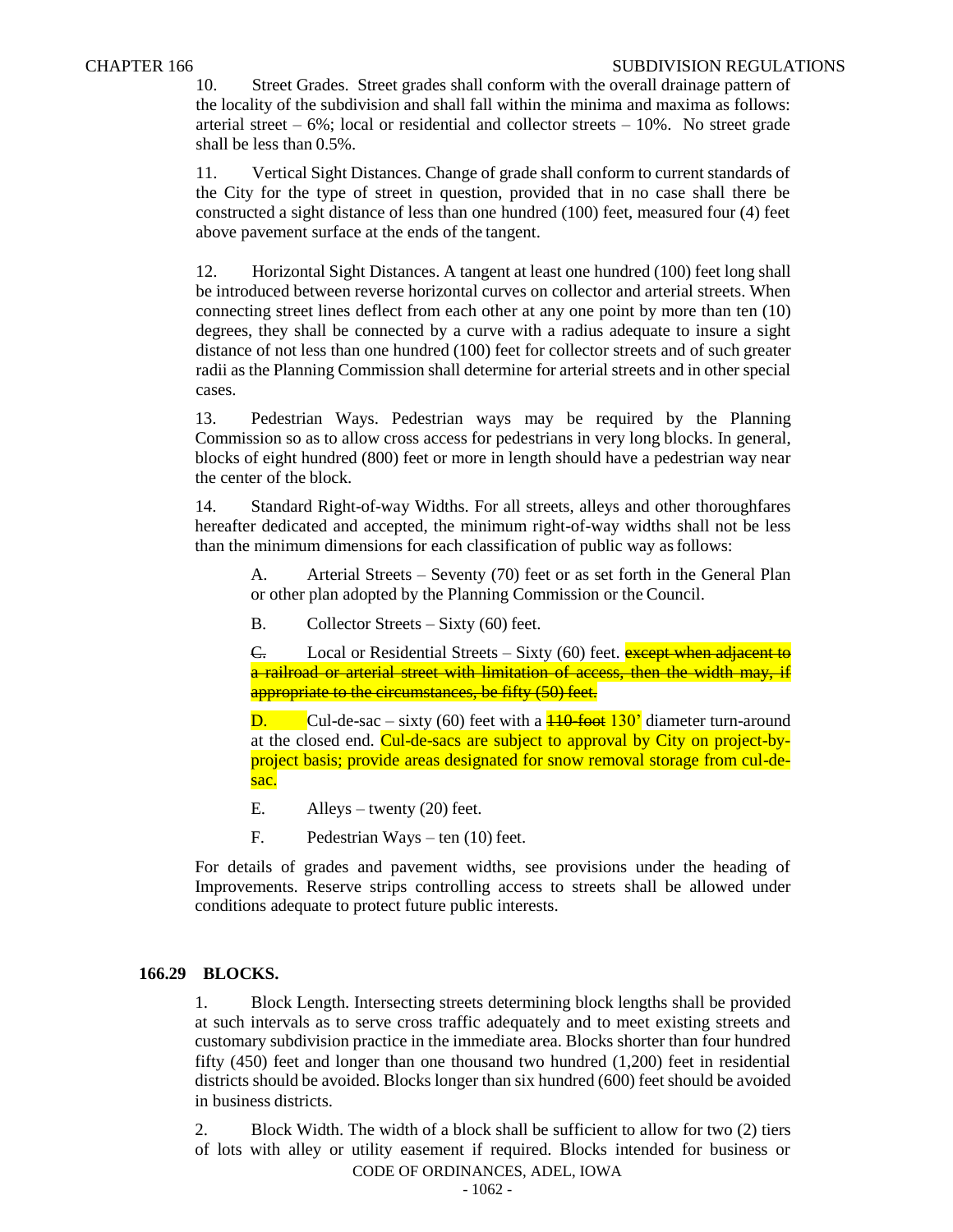industrial use shall be of such width as may be best suited for the contemplated use of the property, taking into consideration the probable arrangement of parking and truck loading and maneuvering upon the property.

3. Very Large Lots and Blocks. When a tract is subdivided into larger than normal lots or parcels, such lots or parcels shall be so arranged as to permit the logical location and opening of future streets and appropriate resubdivision with provision for adequate utility connections for such resubdivision. Easements for the future openings and extension of such streets may, at the direction of the Planning Commission, be made a requirement of the plat.

## **166.30 LOTS.**

1. Minimum Lot Dimensions. Lot sizes shall meet or exceed the requirement of the Zoning Regulations as to lot size and shall as near as practical meet or exceed the typical lot size for existing building sites in the immediate vicinity. Each lot shall be a buildable site after taking into account all yard spaces required by the Zoning Regulations. Excessive lot depth in relation to width shall be avoided. In general, the ratio of width to depth should be one to one and one-half (1:1.5).

2. Corner Lots Wider. Corner lots in residential areas shall be enough wider than inside lots so as to allow an appropriate setback from both streets.

3. Side Lines Perpendicular. Side lines of lots shall be approximately at right angles to straight street lines and radial to curved street lines.

4. Double Frontage. Lots with street frontage at both front and rear shall be avoided except when backing on an arterial street.

5. Street Frontage. Each lot shall have frontage on a street. An alley shall not suffice as a sole means of access.

6. Reversed Frontages and Key Lots. Reversed frontages at cross street intersections shall be avoided except where it will match existing development. Key lots, being those inside lots fronting on side streets, shall be avoided except where they are matching existing development and other lots are excessively deep. Key lots shall be prohibited where they disrupt utility or drainage easements. Reverse frontage and normal corner lots when adjacent to a key lot shall have additional width to allow full front yard setbacks on both streets. Homes on streets with several reversed frontage lots shall be required to face the same direction.

7. Outlots shall be prohibited.

#### **166.31 EASEMENTS.**

1. Utility Easements. Utility easements shall be twenty (20) feet wide, falling half on adjoining lots along rear lot lines. They shall be planned for easy and continuous access for maintenance, shall be continuous through the block and shall connect as nearly in line as possible with adjoining easements. To facilitate the use of easements, rear lot lines in curvilinear platting shall form straight lines for as long a distance as feasible. Side lot easements may be ten (10) feet wide. Where topography dictates, the full width of an easement may fall on one lot.

2. Drainage Easements. Drainage easements for storm sewers or open channels may be required where storm drainage cannot be practically carried under streets or on other rights-of-way. Open channel drainage easements may be required where there is evidence that the natural drainage for a large area traverses the subdivision. Drainage easements shall be sufficient in width so that motorized equipment may be used in their maintenance.

CODE OF ORDINANCES, ADEL, IOWA **166.32 IMPROVEMENTS.** Every subdivision shall contain normal improvements before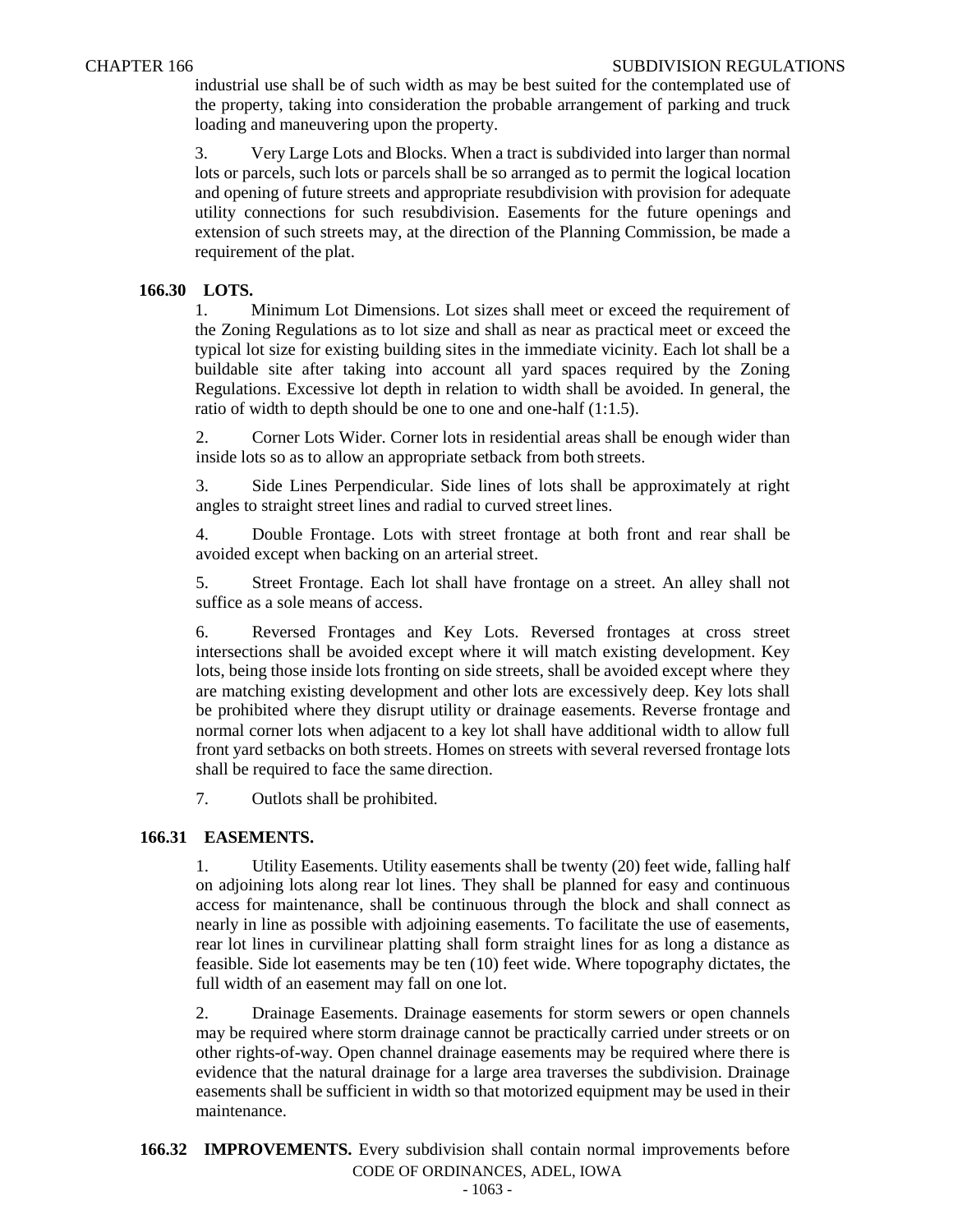acceptance or have such improvements assured by the posting of a bond or other device as set forth herein. Improvements shall include:

1. Monuments. Permanent monuments shall be set at each corner at the perimeter of the subdivision and at the corner of each block within the subdivision and at the corner of each lot. All monuments shall be metallic, at least thirty (30) inches long, and installed with an inert cap indicating the Iowa registration number of the land surveyor.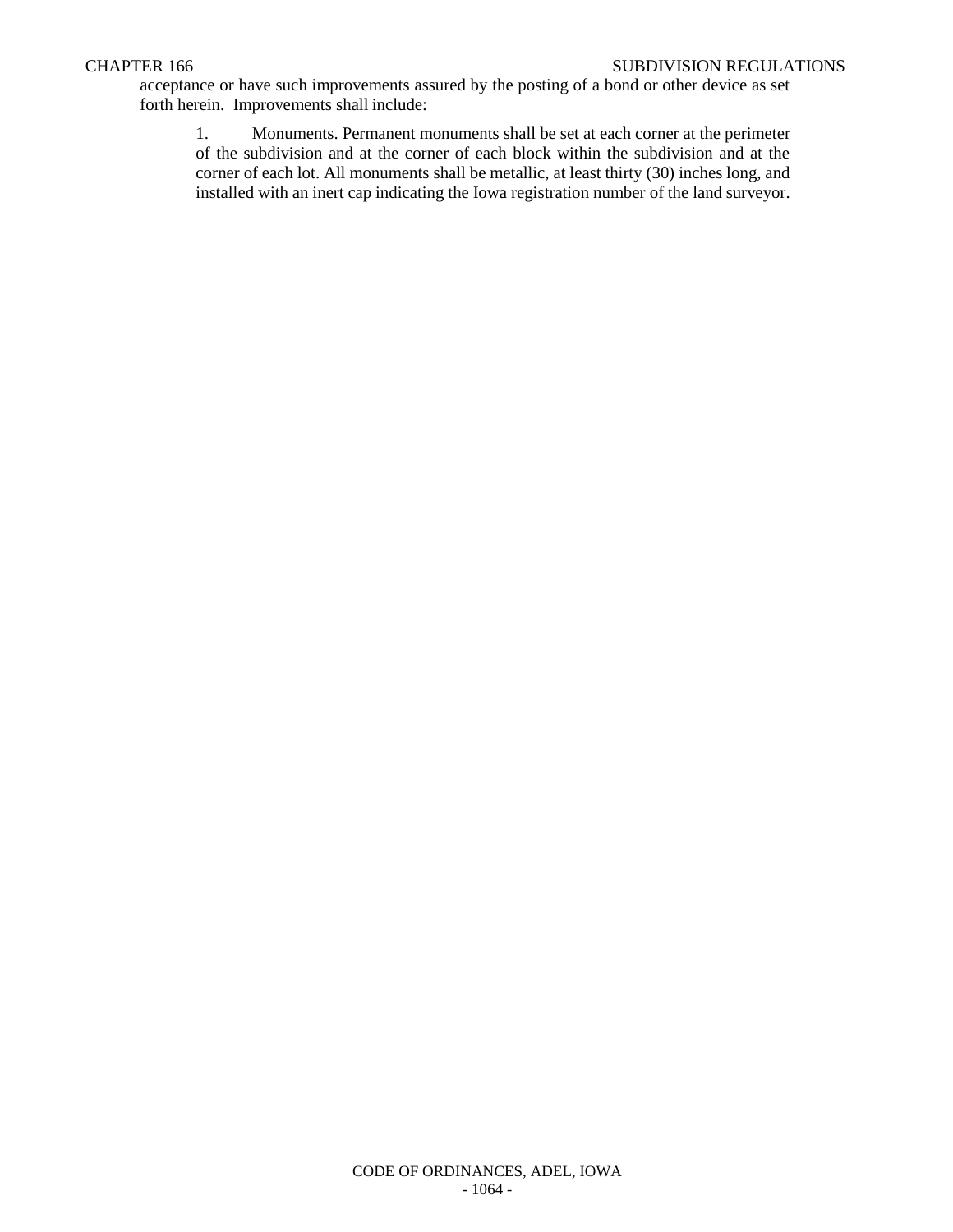2. Compaction. When any building is filled to a depth in excess of five (5) feet, said fill shall be laid down in six (6) inch layers and each layer shall be given six (6) passes with a sheepsfoot roller with optimum moisture present. As an alternative, compaction equal to the bearing strength of the natural ground shall be met by Proctor test or other test which may be approved by the Public Works Director or duly authorized representative.

3. Storm Drainage. Storm drainage shall be provided with sufficient capacity to handle all surface water traversing the subdivision. The design of waterways, pipes, culverts and catch basins shall may conform with standard practice, specific plans and standard specifications of the City. All storm drainage piping shall be cleaned, inspected, and tested per standard specifications of the City prior to acceptance.

4. Sanitary Sewers. Sanitary sewers shall be installed for service to each lot according to standard specifications of the City and shall meet the Iowa Department of Natural Resources regulations. The City may require over-sizing of the system to allow greater capacity for future use, and in said event, there shall may be an arrangement or an agreement whereby the developer will be reimbursed in a satisfactory manner. Where public water supply and sanitary sewers are reasonably available, the Subdivider shall connect to these systems. Where the public systems are not available, the Subdivider shall indicate the type of water supply and sewage treatment proposed to be provided. The subdivider shall include dry sewers where public sewer system is not available unless this requirement is waived by the City Council. All sewer piping shall be cleaned, inspected, and tested per standard specifications of the City prior to acceptance.

5. Water Supply. Water supply shall be completed to each lot in accordance with the design standards and standard specifications of the City. Fire hydrants shall be installed in a pattern approved by the City. All public water supply plans and specifications shall meet the Iowa Department of Natural Resources and City regulations. The City may require over-sizing of the system to allow greater capacity for future use, and in said event, there shall be an arrangement or an agreement whereby the developer will be reimbursed in a satisfactory manner.

6. Grading. Grading shall be completed to official grade on all streets for the full width of the right-of-way, and fills shall be compacted sufficiently to assure adequate support for permanent paving, as set forth by City specifications.

7. Paving. Paving of a permanent type shall be completed on all streets in accordance with the standard specifications of the City and in conformity with any official street plans which may be adopted by the Planning Commission or by the Council.

A. Minimum pavement thickness shall be six (6) inches reinforced or seven (7) inches of non-reinforced Portland cement concrete.

B. Six (6) inches of granular material to be approved by the Public Works Director shall be placed under all new roads.

C. An appropriate amount of ballast shall also be used when deemed necessary by the Public Works Director.

D. A minimum of  $six-inch (6")$  five-inch  $(5")$  subdrains on both sides of the street to drain water from the street and provide an outlet for sump pumps shall be installed and connected to proper storm sewer drains. In some cases, a separate "mini" storm sewer system may be required.

CODE OF ORDINANCES, ADEL, IOWA E. Six-inch  $(6")$  concrete driveways. Five-inch  $(5")$  concrete driveways.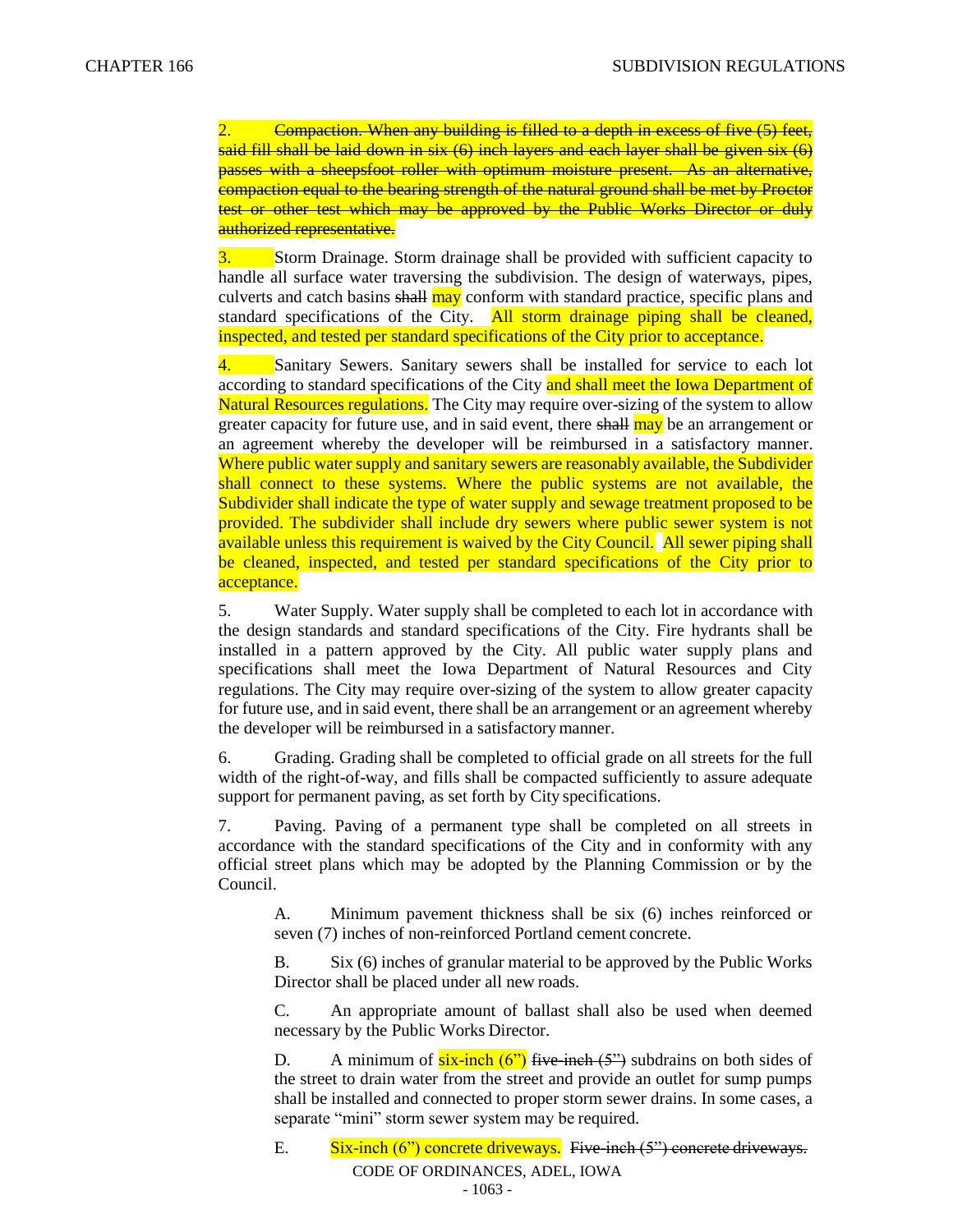#### CHAPTER 166 SUBDIVISION REGULATIONS

## F. Curb and gutter –  $6"$  x 30" (standard vertical) or roll back  $6"$  radius.

Typical cross sections of streets will be provided by the Public Works Director. Standard installations for sanitary sewer, storm drainage and water supply shall be installed before paving, even though such facilities cannot be connected with the City system at the time of approval of the plat.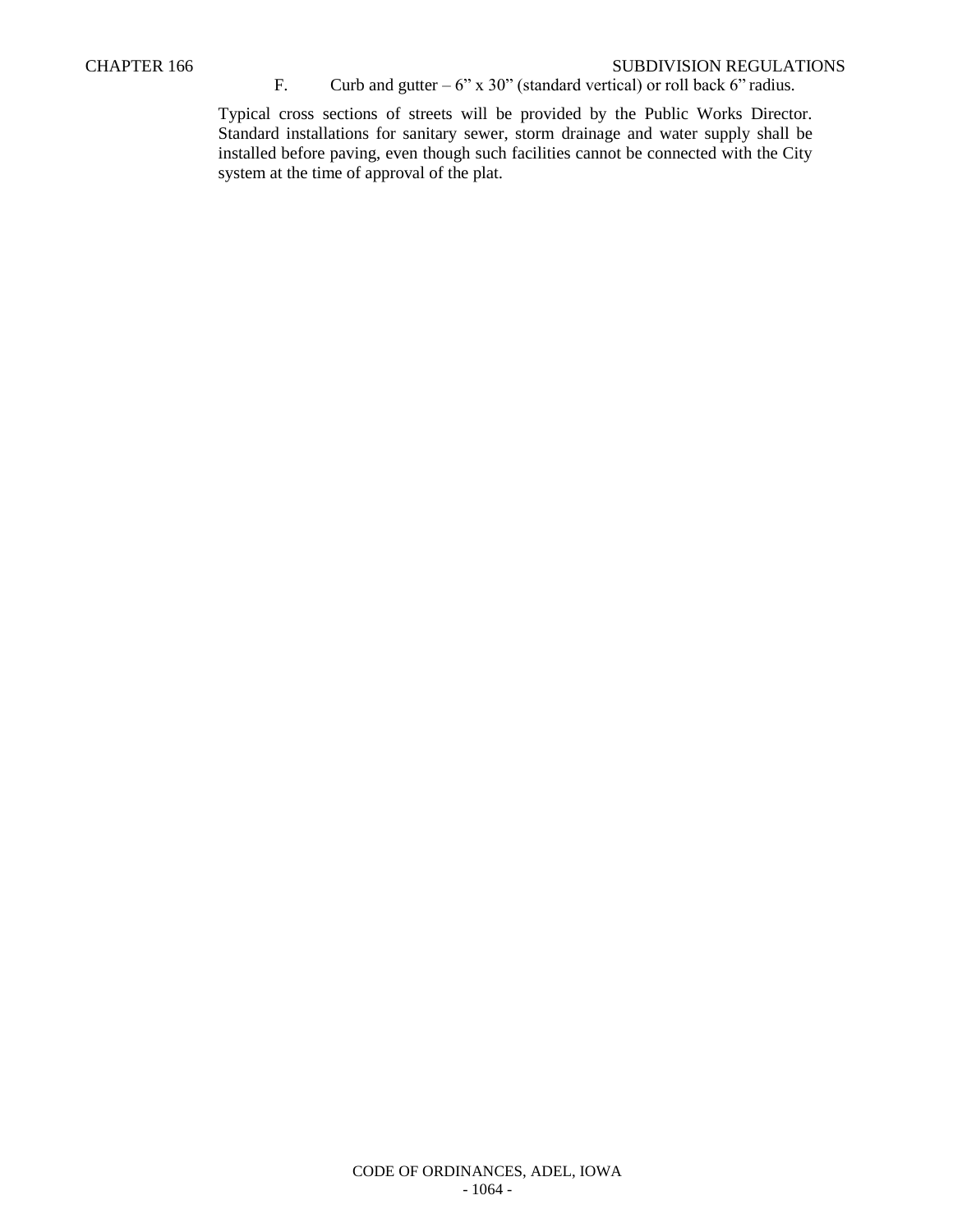8. Minimum Paving Widths. For all streets and other thoroughfares, the minimum paving widths shall not be less than the minimum dimensions for each classification of public way as follows and **consistent with the Major Streets Plan**:

A. Arterial Streets\* – Thirty-one (31) foot paving back to back of curb.

B. Collector Streets – Thirty-one  $(31)$  Twenty-eight (28) foot paving back to back of curb.

C. Local or Residential Street – Twenty-nine  $(29)$  Twenty-six  $(26)$  foot paving back to back of curb.

D. Cul-de-sac Turn-around –  $\frac{\text{Ninety (90)}}{\text{Height}}$  (80) foot paving back to back of curb.

\*Greater widths may be required. Each situation will be reviewed on a case by case basis.

9. Utilities. All utility services shall be made available to each lot in such a manner as will eliminate the necessity for disturbing the street paving, curbs, gutter, and drainage structures when connections are made. All utilities shall be placed underground and in accordance with standard specifications of theCity.

10. Inspections and Testing. An appropriate number of inspections and tests determined by the City Engineer shall be provided for by the subdivider so as to meet the requirements of the engineer. All test results shall be submitted to the City and a letter certifying that all improvements have been completed according to the City with be provided by the City Engineer. All inspection and testing costs will be borne by the subdivider.

11. Final Plans. Upon completion of construction of any such utilities or improvements, one (1) set of reproducible tracings of complete as-built final plans, dated, signed and certified by the engineer in charge, shall be filed with the Clerk showing all features as actually installed, including materials, size, location depth or elevation, numbers, ends of lines, connections, wyes, valves, storm sewer drains, inlets and all other pertinent information. There shall be no connections made to such utilities serving the subdivision until the foregoing has been complied with.

12. Sidewalks. The subdivider shall provide for the installation of sidewalks along all newly created lots, including sidewalks on adjacent existing streets. Sidewalks shall be built according to the standards and specifications of the City. The subdivider shall indicate in the application for approval of a preliminary or final plat those sidewalks that will be constructed at the time of installation of public improvements, and those that the subdivider would like the Council to defer until a later date. If the Council agrees to defer construction of the sidewalks, sidewalks shall be constructed at the time a principal structure is built upon the adjacent lot or lots or within five (5) years of plat approval, whichever is earlier. Notwithstanding the above, the Council may require the sidewalk's construction at the time adjacent roadway construction takes place or at any other time as noted in the final plat approval. At the time sidewalk construction is required as provided above, such construction shall be completed at the sole cost and expense of the person or entity that owns the property or lot at the time of construction. Construction of a sidewalk in accordance with standard specifications of the City adopted by the Council is required. The sidewalks shall be installed when the lot is developed.

a) Sidewalks shall be five (5) feet wide and located within the right-of-way with the outer edge one (1) foot from the right-of-way line.

CODE OF ORDINANCES, ADEL, IOWA b) Sidewalks will be installed by developer on streets adjoining the subdivision and having double frontage lots prior to final plat approval. The sidewalks will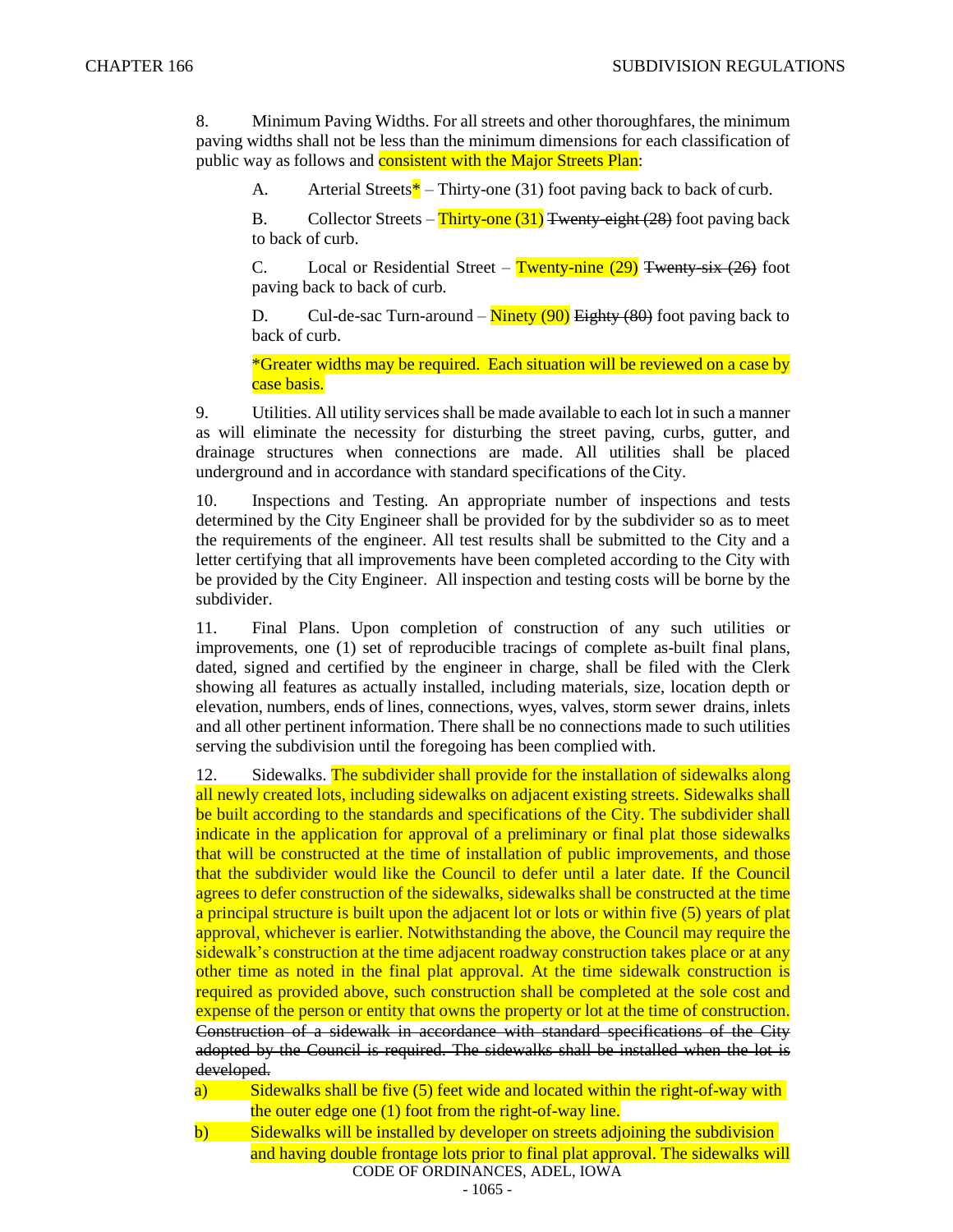be installed on street side that adjoins the subdivision unless waived by the **City Council.** 

c) Sidewalks will be indicated on the final plat.

13. Driveway Approaches. Driveways shall be hard surface (asphalt or concrete) from the traveled portion of the street to the property line and shall be installed when the lot is developed.

14. Developers shall provide for the perpetual maintenance of any and all subdivision improvements that are not dedicated to the city or other governmental entity, by establishing an owner's association or other person, whether an individual or individuals, in a manner and form that is acceptable to the city. Such improvements may include but are not limited to storm water detention and infiltration basins; buffer yards, landscaping, fencing or walls, and other screening; subdivision signs, directional signs, traffic signs and pavement markings; and on-site lighting.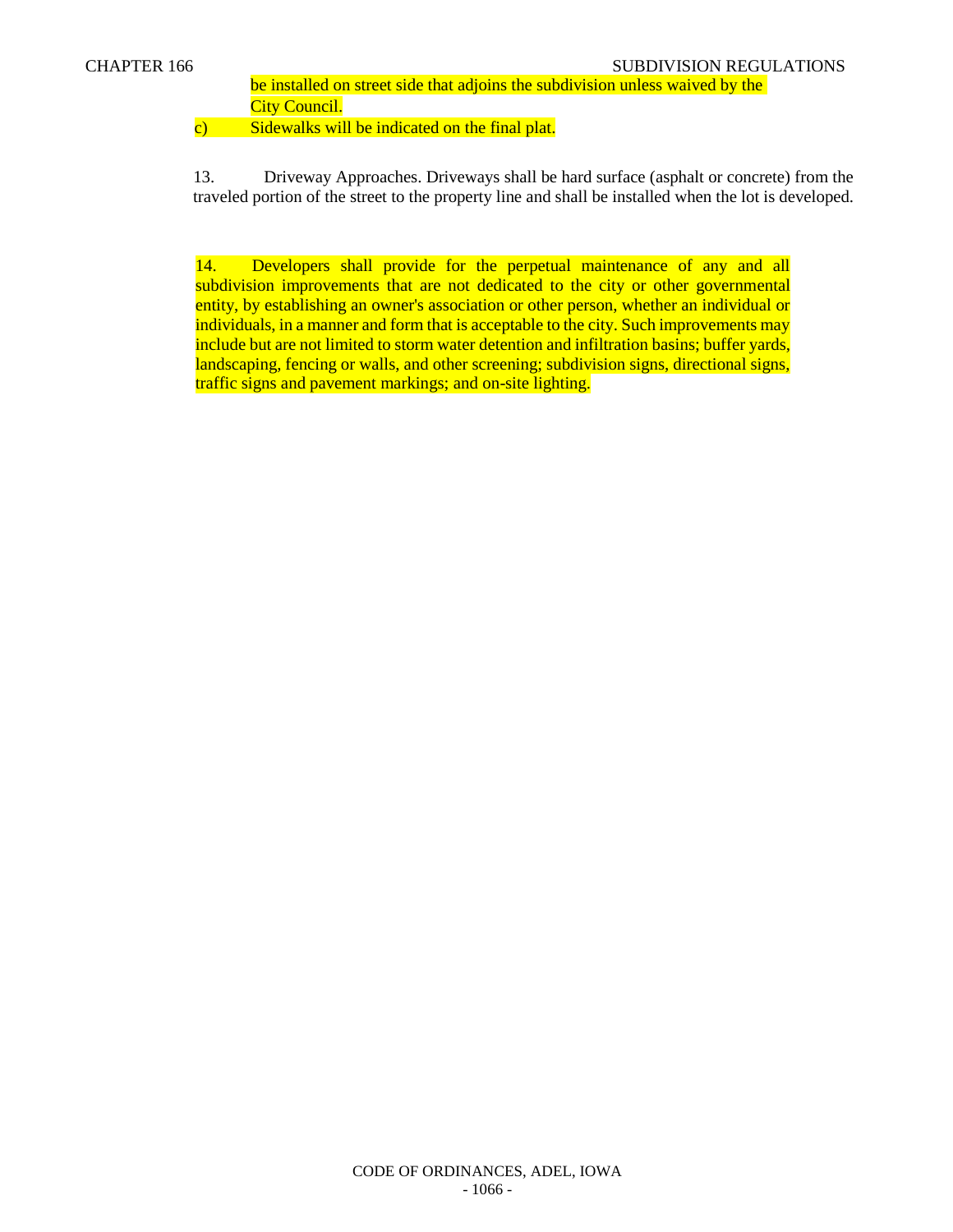# **MODIFICATIONS AND ENFORCEMENT**

**166.33 MODIFICATION OF REQUIREMENTS.** The strict application of the terms of these regulations may be modified by three-fourths  $(34)$  vote of the Council upon the recommendation of the Planning Commission in the event that it is found that any specific provision is impractical in its application to a specific parcel of land because of characteristics peculiar to said parcel and the intent of these regulations will not be compromised.

**166.34 ENFORCEMENT.** The Public Works Director shall be responsible for the enforcement of these regulations. All employees and officials of the City shall report in writing to the Public Works Director any violation or suspected violation of these regulations.

## **166.35 DEVELOPMENT APPLICATION PARK LANDDEDICATION.**

1. This Park Land Dedication section is effective for any plat that has not received final approval prior to adoption.

2. For purposes of this section the term "development application" shall mean any presentation or filing with the City for residential development purposes of any subdivision of land over which the City has subdivision review and approval authority, or the filing or presentation of any site plan, PUD, PUD specific plan, permitted conditional use plan or development, subdivision master plan or area development plan, over which the City has approval authority or a declaration of horizontal property (condominium) regime pursuant to Iowa Code Chapter 499B.

3. All persons making a development application shall dedicate to the City, within the land covered by the development application, land for park and recreational purposes sufficient to meet the requirements of this section.

4. In each tract of land covered by a development application, there shall be reserved and dedicated to public use ten (10) acres of land for park purposes for each one thousand (1,000) people, based upon the projected population of the completed development application as calculated in accordance with this section. Such dedication shall be prorated to the amount indicated by the projected population to the nearest one thousand (1,000) square feet of land to be dedicated, but in any event, no dedication of land for park use shall contain a total for park usage of less than ten thousand (10,000) square feet of land so dedicated. For purposes of this section, property subject to a horizontal property condominium regime under Iowa Code Chapter 499B shall be treated as single-family detached.

5. For purposes of this section, population in the completed area covered by the development application will be determined by multiplying the number of housing units projected in the area covered by the development application for each use category times the anticipated average per unit as given below. The quantity calculated for each residential type shall be added together and the sum shall be the projected population for purposes of the development application. For the purposes of this section, the following population estimates per residential type will be used:

- A. Single-family detached: 2.90 people.
- B. Single-family attached: 2.59 people.
- C. Multi-family unit: 1.82 people.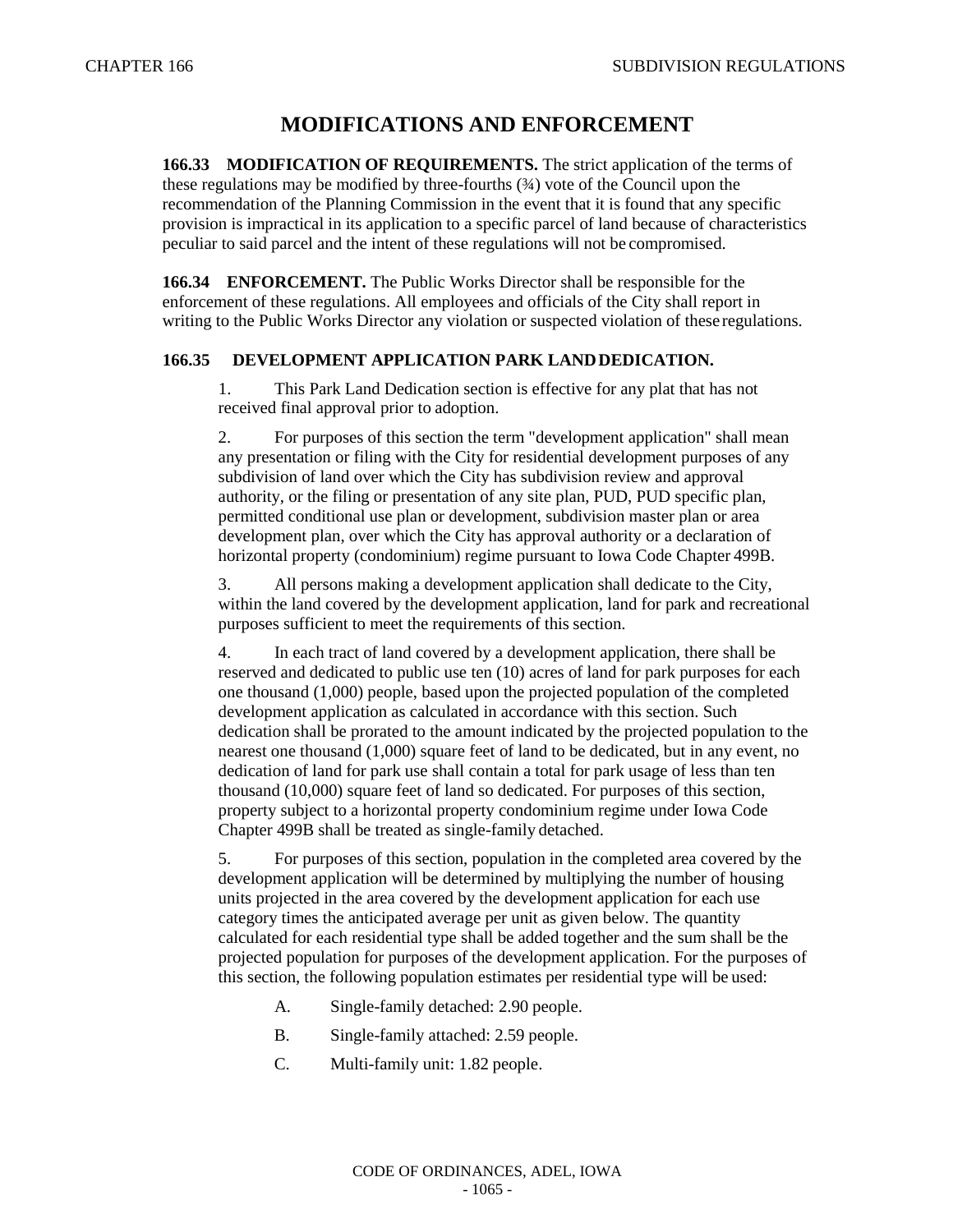6. The City may require that all land dedicated under this section be configured or located to optimize aggregations of land and thus may require that the dedicated land be adjacent to the land affected by other development applications or to otherwise maximize usefulness of the land in accordance with the City's Comprehensive Plan and Parks & Trails Master Plan.

7. This section shall not apply to any development application which does not include residential development, provided, however, to the extent any development application includes residential uses then dedication of park land shall be required to the extent determined in accordance with this section.

8. For purposes of this section the water area of ponds, streams, retention basins, detention basins and other bodies of water, or the land area of buffer park easements and site plan open space requirements, shall not be included in determining any area dedicated for park purposes.

9. The dedication of land for park purposes shall include dedication of a corridor or point of connection for public pedestrian access, the areas of which shall be included in determining compliance with this section.

10. The required land dedication under this section shall be reduced when the person making the development application provides public access by easement to recreational facilities, playgrounds, unobstructed open spaces, ball fields, soccer fields, tennis courts, basketball courts, volleyball courts, picnic shelters, recreational trails and other similar non-duplicated recreational facilities which have been (or will be) constructed and maintained by the applicant. There shall not be any credit for swimming pools, clubhouses, and other similar facilities. In order to determine the credit the City shall ascertain the fair market value of the land required to be dedicated under this section and from such value subtract the cost of the recreational facilities constructed by the applicant and provided under this section. The person making the development application shall then only be required to dedicate land equal in value to the remainder.

11. As an alternative to dedication under this section, any person filing a development application may provide jointly with other persons for the dedication of land in an amount at least equal to the amount required under this section, at a location which is not part of the land for which approval is sought, provided such alternative is within the same neighborhood park area as the land for which a development application has been made, that the alternative jointly provided will provide for a park with a total land area of at least five (5) acres, consistent with the Comprehensive Plan and that such alternative dedication of land is or has actually been dedicated to the City and has been accepted by the City for use in accordance with the Comprehensive Plan and Parks & Trails Master Plan.

12. Where application of the formula set forth in subsection 4 of this section results in a dedication requirement of less than ten thousand (10,000) square feet the person making or filing the development application may elect to dedicate ten thousand (10,000) square feet of land or fulfill their obligation by participating in an option provided by subsection 10 of this section, but such alternative participation shall be based upon the actual calculation under subsection 4 of this section and not upon the equivalent of ten thousand (10,000) square feet of land.

13. Subsections 10 and 11 of this section notwithstanding, any entity required to comply with this section may present an alternate plan which meets the purposes of this section as a means of complying herewith. It will be the burden of the entity presenting such plan to establish that such plan meets the purposes of this section.

CODE OF ORDINANCES, ADEL, IOWA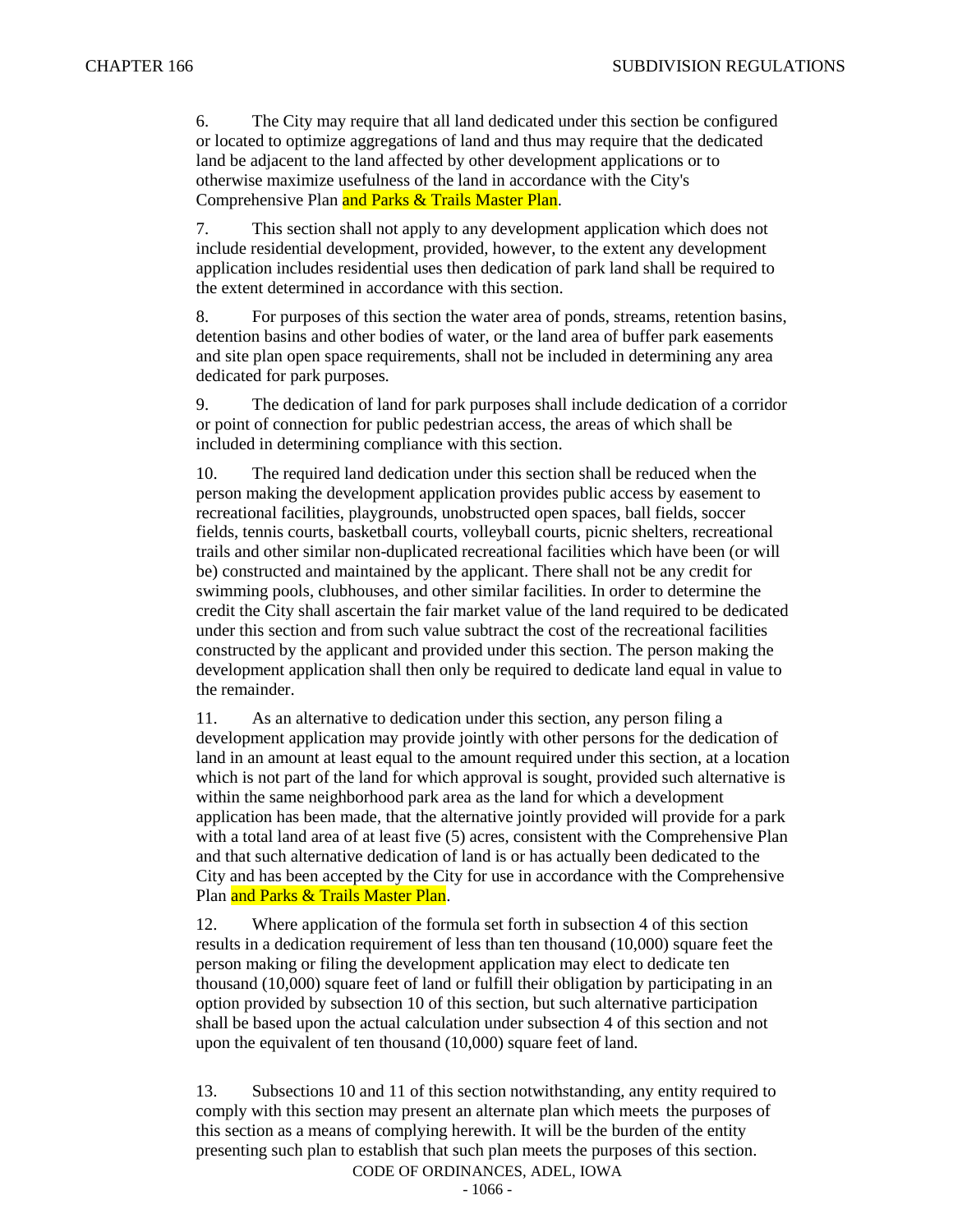Any such plan shall be first reviewed by the Plan and Zoning Commission. Any alternate proposal must directly and proportionately benefit the development. A plan may include a payment in lieu of land dedication equal to the fair market value of the land to be dedicated. Such payment may be used only for park and recreation facility purposes consistent with the Comprehensive Plan.

14. This section shall not apply to any development application containing three (3) or fewer single-family residential units. A person making or filing a development application shall not divide land into separate plats in order to seek a waiver under this provision. Where a development application is made for multiple contiguous tracts within any two (2) years the City may treat all the development applications as one for purposes of this section.

15. No declaration of a condominium regime and under Iowa Code Chapter 499B, nor any conversion of an apartment to a condominium under Iowa Code Section 499B.3 shall be completed before the person or entity filing the declaration shall have complied with the land dedication requirements of this chapter.

16. If any subsection or provision of this section is held invalid by a court of competent jurisdiction, such holding shall not affect the validity of any other provisions of this section which can be given effect without the invalid portion or portions and to this end each subsection and provision of this section is severable.

17. Any person making or filing a development application or any person, entity, or developer affected by any decision made by any department acting under this chapter, may appeal to the City Council by filing notice of appeal with the City Clerk and a filing fee of one hundred dollars (\$100.00) payable to the City of Adel to be credited to the general fund of the City. Such appeal shall be taken within ten (10) days from the decision of the department acting under this chapter and shall set out in detail the reasons and grounds for the appeal. The City Clerk shall forthwith transmit to the City Council all papers constituting the record upon which the action appeal is taken. An appeal stays all proceedings in furtherance of the appeal.

18. The City Council shall upon the filing of an appeal fix a reasonable time for a hearing, giving public notice thereof as well as due notice to the parties in interest. All interested persons may offer oral or written testimony at the public hearing on the appeal. A vote of three (3) members of the City Council may affirm, modify, or reverse any decision of any department acting under this chapter.

19. Any person, entity, or developer aggrieved by any appeal decision of the City Council may within thirty (30) days from the date of the City Council rendering a decision, appeal therefrom to the district court of Dallas County, Iowa, in accordance with the rules of civil procedure, division XIV, entitled "certiorari."

*(Sec. 166.35 – Ord. 297 –Jan. 14 Supp.)*

 $00000000000$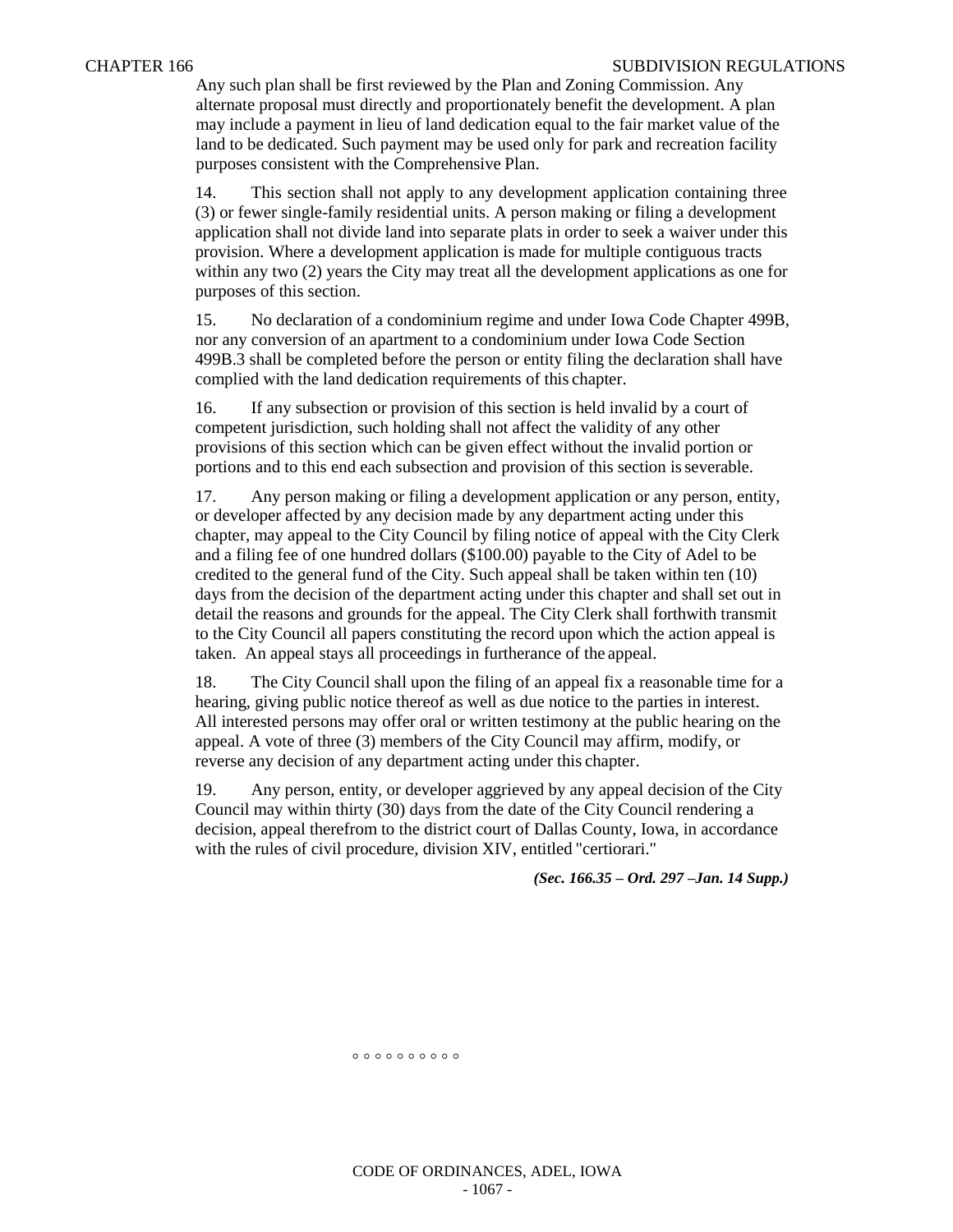#### **166.28 Streets**

#### 1. Granular Paving Adjacent to Subdivision.

A. A developer may be required to extend or expand existing off-site public infrastructure as necessary to fully improve a proposed subdivision, or the City Council may, at its sole discretion, require a proposed subdivision to be delayed until such extension or expansion can be funded and construction by the city or other governmental entity.

B. Costs; responsibilities. Developers shall be fully responsible for the entire costs of improving all collector and local streets within a subdivision, and for the costs of paving a width of not less than 15.5 feet of roadway along all arterial street frontages by providing a cash escrow to be held in a city account or by posting surety therefore, and turn lanes that serve or will serve the subdivision whether located within the subdivision or on an arterial street.

*There needs to a time limitation on escrow account or surety***.**

*Discussion item for City Council and City Attorney.*

14. Standard Right-of-way Widths. For all streets, alleys and other thoroughfares hereafter dedicated and accepted, the minimum right-of-way widths shall not be less than the minimum dimensions for each classification of public way asfollows:

A. Arterial Streets – Seventy (70) feet or as set forth in the General Plan or other plan adopted by the Planning Commission or the Council.

B. Collector Streets – Sixty (60) feet.

E. Local or Residential Streets – Sixty (60) feet. **except when adjacent to a** railroad or arterial street with limitation of access, then the width may, if appropriate to the circumstances, be fifty (50) feet.

**D.** Cul-de-sac – sixty (60) feet with a  $\frac{110 \text{ foot}}{130}$  diameter turn-around at the closed end. Cul-de-sacs are subject to approval by City on project-by-project basis; provide areas designated for snow removal storage from cul-de-sac.

*The 130' is excessive. A 130' diameter cul-de-sac with 90' diameter pavement will have 20' from back of curb to ROW. Typical for a dead street, the distance between back of curb to ROW is 17' (assuming 60' ROW and 26' back to back). Request Right-of-way width requirement be adjusted to maintain typical distance from back of curb to ROW for a uniform green space.*

*Diameter varies throughout communities from 104' diameter in Bondurant, to 130' in Dallas Center. Staff wanted it to increase from 110' diameter previously to allow for greater ease in snow removal.*

- E. Alleys twenty (20) feet.
- F. Pedestrian Ways ten (10) feet.

**166.32 IMPROVEMENTS.** Every subdivision shall contain normal improvements before acceptance or have such improvements assured by the posting of a bond or other device as set forth herein. Improvements shall include:

7. Paving. Paving of a permanent type shall be completed on all streets in accordance with the standard specifications of the City and in conformity with any official street plans which may be adopted by the Planning Commission or by the Council.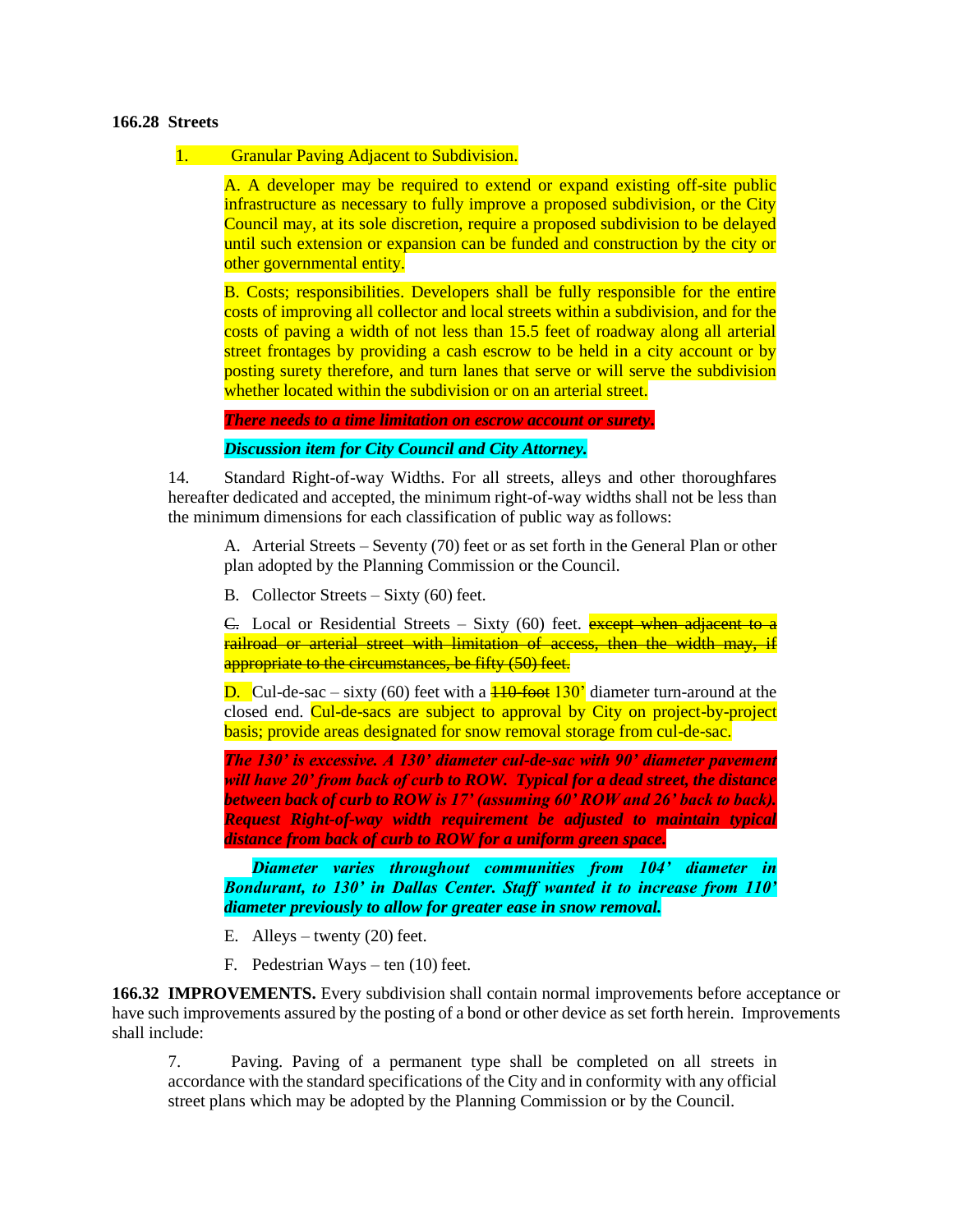A. Minimum pavement thickness shall be six (6) inches reinforced or seven (7) inches of non-reinforced Portland cement concrete.

B. Six (6) inches of granular material to be approved by the Public Works Director shall be placed under all new roads.

*The six (6) inches of granular material should only be required if recommended by a geotechnical engineering report or geotechnical engineering report is not provided. City of Waukee allows public streets to be constructed on 12" of compacted natural subgrade. City of Urbandale does not list a requirement. The City current uses this approach even though the Subdivision ordinance is not listed as such. We recommend updating now to eliminate in confusion in the future.*

*This varies across communities. Requiring a geotechnical report is a good practice. Having granular material under roadways works two-fold, one it provides support to the pavement, and two, it helps to drain the pavement base and move water away from underneath the roadway. This increases the life of the pavement and overall roadway. This was not added and we suggest leaving it as is.*

C. An appropriate amount of ballast shall also be used when deemed necessary by the Public Works Director.

D. A minimum of  $six-inch (6")$  five-inch  $(5")$  subdrains on both sides of the street to drain water from the street and provide an outlet for sump pumps shall be installed and connected to proper storm sewer drains. In some cases, a separate "mini" storm sewer system may be required.

*Subdrains should only be required if granular subbase is required.*

*If granular subbase is required subdrains shall be required as well.*

E. Six-inch (6") concrete driveways. Five-inch (5") concrete driveways.

F. Curb and gutter –  $6"$  x 30" (standard vertical) or roll back  $6"$  radius.

Typical cross sections of streets will be provided by the Public Works Director. Standard installations for sanitary sewer, storm drainage and water supply shall be installed before paving, even though such facilities cannot be connected with the City system at the time of approval of the plat.

8. Minimum Paving Widths. For all streets and other thoroughfares, the minimum paving widths shall not be less than the minimum dimensions for each classification of public way as follows and **consistent with the Major Streets Plan**:

A. Arterial Streets<sup>\*</sup> – Thirty-one (31) foot paving back to back of curb.

B. Collector Streets – Thirty-one  $(31)$  Twenty-eight (28) foot paving back to back of curb.

C. Local or Residential Street – Twenty-nine  $(29)$  Twenty-six  $(26)$  foot paving back to back of curb.

*City of Waukee allows for 26 foot streets for cul-de-sacs. City of Urbandale allows 26 foot streets for all local streets. The 29 foot local street does not allow for any*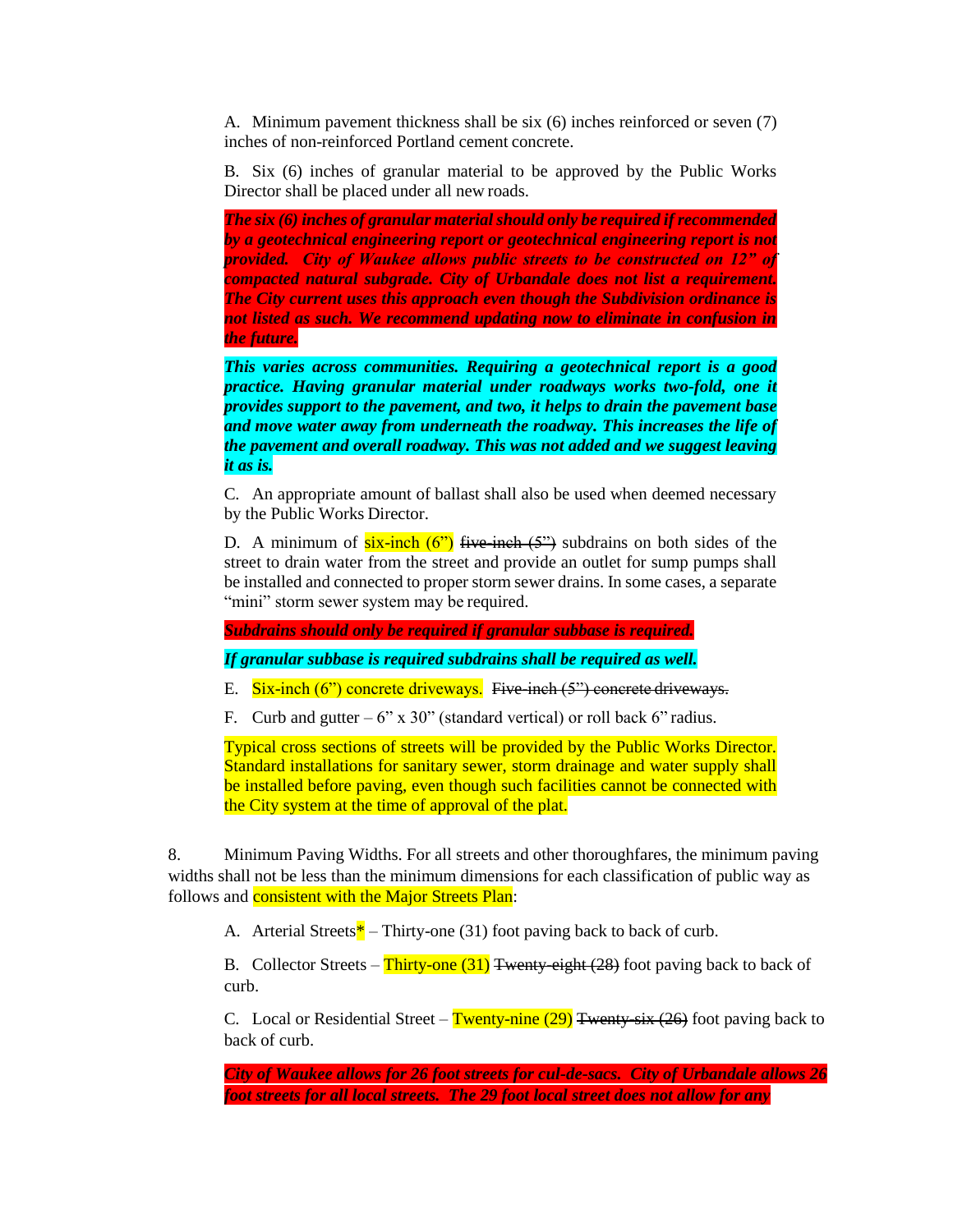*additional benefit over a 26 foot street. SUDAS preferred width is 26 foot for local streets. Only 1 lane of parking with 1 lane of traffic can operate on a 29 foot street. The additional width will likely lead to higher speeds as well as future maintenance of an additional 3 feet by the City. Request to be listed at minimum of twenty-six (26) foot with asterisk of greater widths may be required.* 

*SUDAS recommends 26' width on low volume local roads with parking on one side where two lanes of travel are not required.* 

*It was the intention of City staff to increase this 26' minimum by the 3 feet to allow for additional room for vehicles to flow and potentially allow for two free flowing lanes of travel when there is 1 lane of parking. SUDAS recommends the minimum for two free flowing lanes of travel with one lane of parking to be 31' in width.*

*Waukee and Ankeny require 31' in width, Dallas Center requires 31' unless council approves 26' width.*

D. Cul-de-sac Turn-around –  $\frac{\text{Ninety (90)}}{\text{Eightty (80)}}$  foot paving back to back of curb.

\*Greater widths may be required. Each situation will be reviewed on a case by case basis.

*This should probably be applicable to Collector and Local Streets as well.*

*Agreed if City would like to review each roadway on a case by case basis.*

12. Sidewalks. The subdivider shall provide for the installation of sidewalks along all newly created lots, including sidewalks on adjacent existing streets. Sidewalks shall be built according to the standards and specifications of the City. The subdivider shall indicate in the application for approval of a preliminary or final plat those sidewalks that will be constructed at the time of installation of public improvements, and those that the subdivider would like the Council to defer until a later date. If the Council agrees to defer construction of the sidewalks, sidewalks shall be constructed at the time a principal structure is built upon the adjacent lot or lots or within five (5) years of plat approval, whichever is earlier. Notwithstanding the above, the Council may require the sidewalk's construction at the time adjacent roadway construction takes place or at any other time as noted in the final plat approval. At the time sidewalk construction is required as provided above, such construction shall be completed at the sole cost and expense of the person or entity that owns the property or lot at the time of construction. Construction of a sidewalk in accordance with standard specifications of the City adopted by the Council is required. The sidewalks shall be installed when the lot is developed.

*Most Cities (including Waukee) do not require sidewalk bonds except adjacent to public lots (parks), association outlots, and double frontage lots. Any sidewalks constructed prior to home/building construction will likely need to be replaced due to being damage during construction.*

*Agreed that sidewalks constructed prior to home/building construction will potentially need to be replaced due to being damaged during construction. However, the City should have something in place to enforce the construction on sidewalks if empty lots sit undeveloped for years on end.*

a) Public sidewalks with a minimum width of five feet shall be constructed from portland cement concrete ("PCC") along the frontages of all public streets and along not less than one side of all common private access drives, unless alternative routing such as a rear